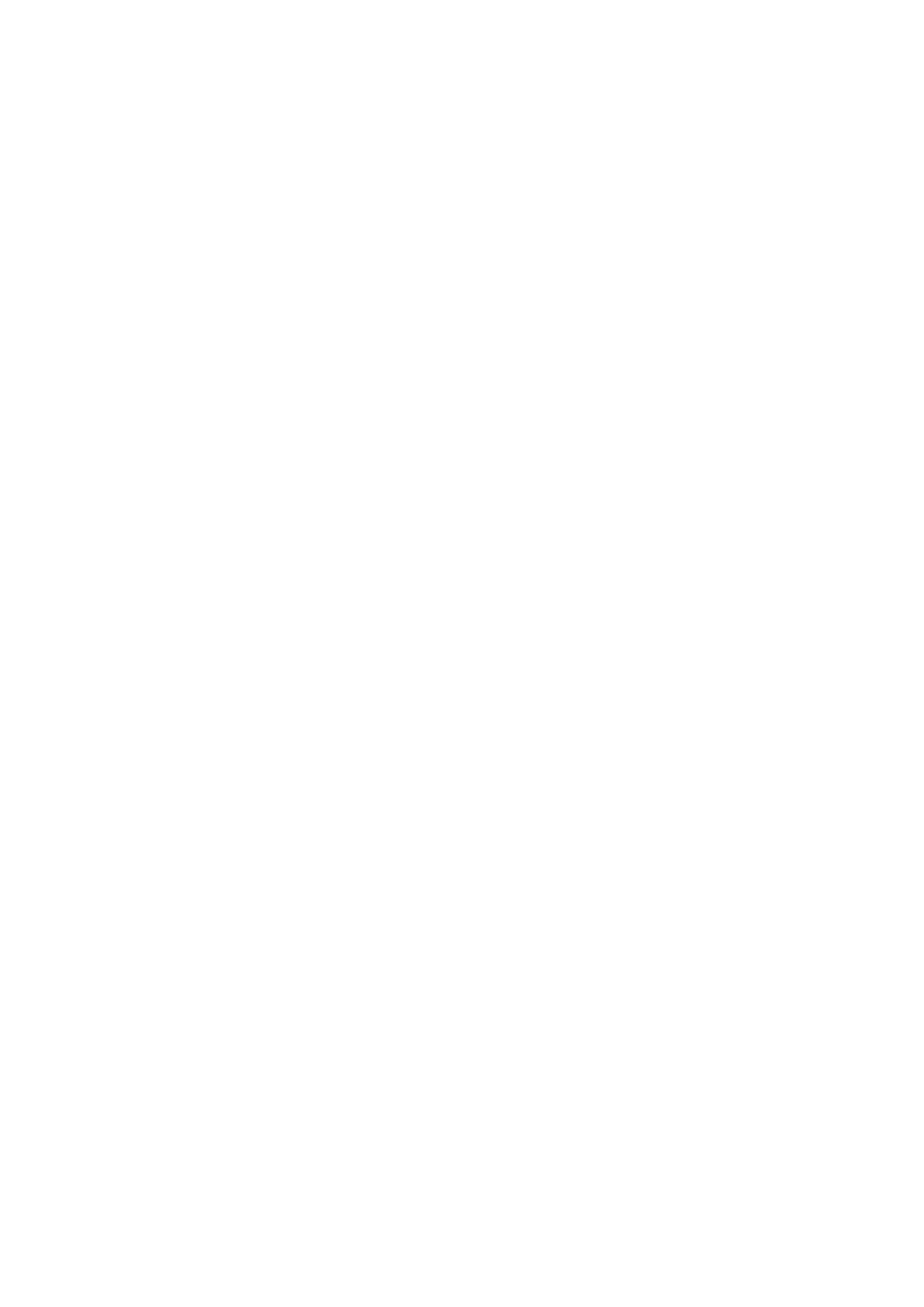## Contents

|             |                                     | Abbreviations used in this paper | 3  |
|-------------|-------------------------------------|----------------------------------|----|
| 1           | Overview                            |                                  | 5  |
| $2^{\circ}$ | Proposed changes to TVA assumptions |                                  | 10 |
|             |                                     |                                  |    |
|             | Annex 1:                            | Cost benefit analysis            |    |
|             | Annex 2:                            | Compatibility statement          |    |
|             | Annex 3:                            | List of questions                |    |
|             |                                     |                                  |    |
|             |                                     |                                  |    |

**Appendix 1:** Draft Handbook text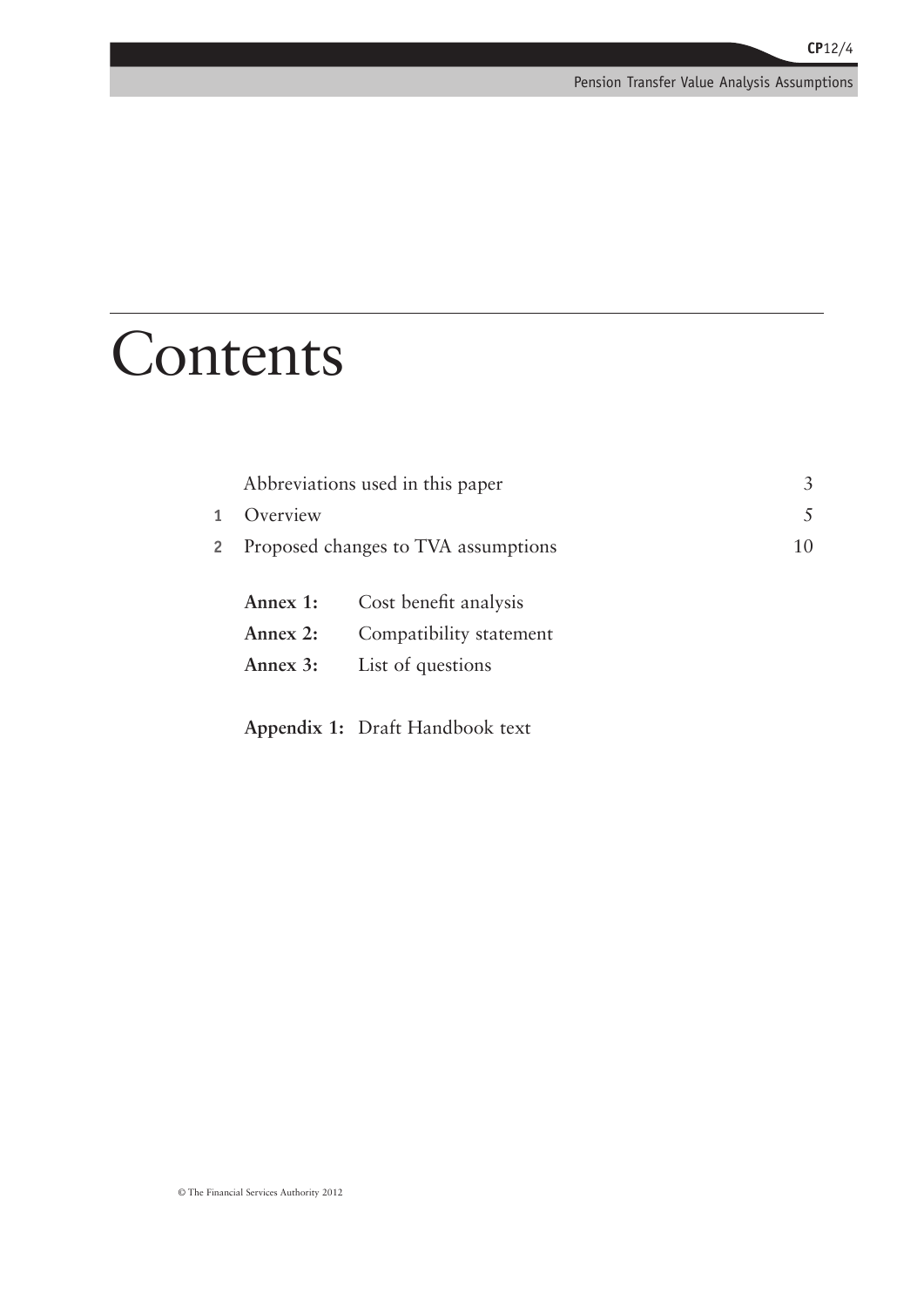The Financial Services Authority invites comments on this Consultation Paper. Comments should reach us by 27 March 2012.

Comments may be sent by electronic submission using the form on the FSA's website at: [www.fsa.gov.uk/Pages/Library/Policy/CP/2012/cp12\\_04\\_response.shtml](http://www.fsa.gov.uk/Pages/Library/Policy/CP/2012/cp12_04_response.shtml).

#### **Alternatively, please send comments in writing to:**

Sandra Graham Investment Policy Financial Services Authority 25 The North Colonnade Canary Wharf London E14 5HS

**Telephone:** 020 7066 1208 **Fax:** 020 7066 1209 **Email:** [cp12\\_04@fsa.gov.uk](mailto:cp12_04%40fsa.gov.uk?subject=)

It is the FSA's policy to make all responses to formal consultation available for public inspection unless the respondent requests otherwise. A standard confidentiality statement in an email message will not be regarded as a request for non-disclosure.

A confidential response may be requested from us under the Freedom of Information Act 2000. We may consult you if we receive such a request. Any decision we make not to disclose the response is reviewable by the Information Commissioner and the Information Tribunal.

Copies of this Consultation Paper are available to download from our website – [www.fsa.gov.uk.](www.fsa.gov.uk) Alternatively, paper copies can be obtained by calling the FSA order line: 0845 608 2372.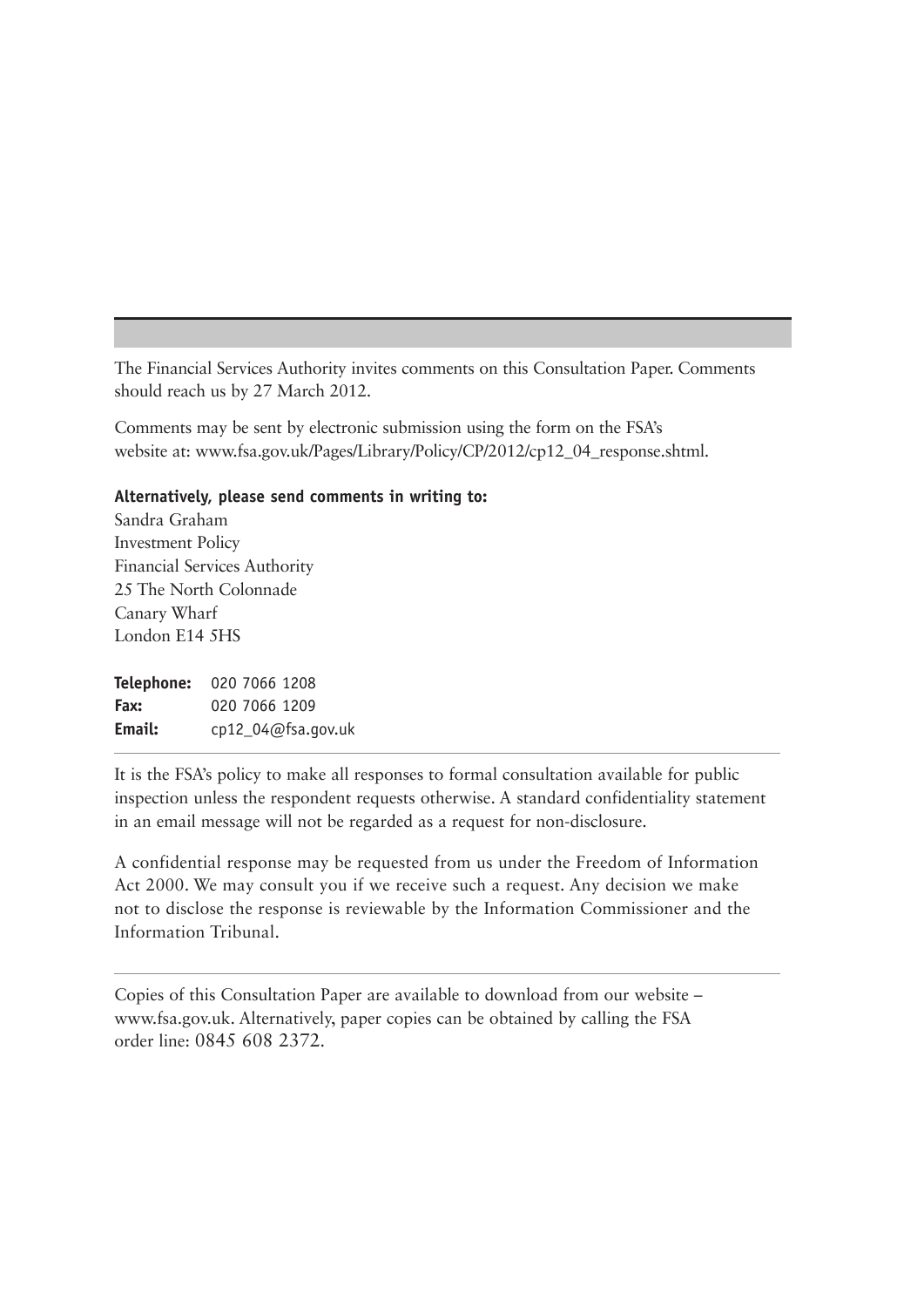## Abbreviations used in this paper

| <b>BAS</b>  | Board for Actuarial Standards                |
|-------------|----------------------------------------------|
| <b>CMI</b>  | Continuous Mortality Investigation           |
| <b>COBS</b> | Conduct of Business sourcebook               |
| CP          | <b>Consultation Paper</b>                    |
| <b>CPI</b>  | <b>Consumer Prices Index</b>                 |
| <b>DB</b>   | Defined Benefit                              |
| <b>DWP</b>  | Department for Work and Pensions             |
| <b>ECJ</b>  | European Court of Justice                    |
| <b>FSMA</b> | Financial Services and Markets Act 2000      |
| <b>KFI</b>  | Key Features Illustration                    |
| <b>LPI</b>  | Limited Price Indexation                     |
| <b>PSD</b>  | <b>Product Sales Data</b>                    |
| <b>RPI</b>  | Retail Prices Index                          |
| <b>SMPI</b> | <b>Statutory Money Purchase Illustration</b> |
| <b>TPR</b>  | The Pensions Regulator                       |
| <b>TVA</b>  | <b>Transfer Value Analysis</b>               |
| <b>TVAS</b> | Transfer Value Analysis System               |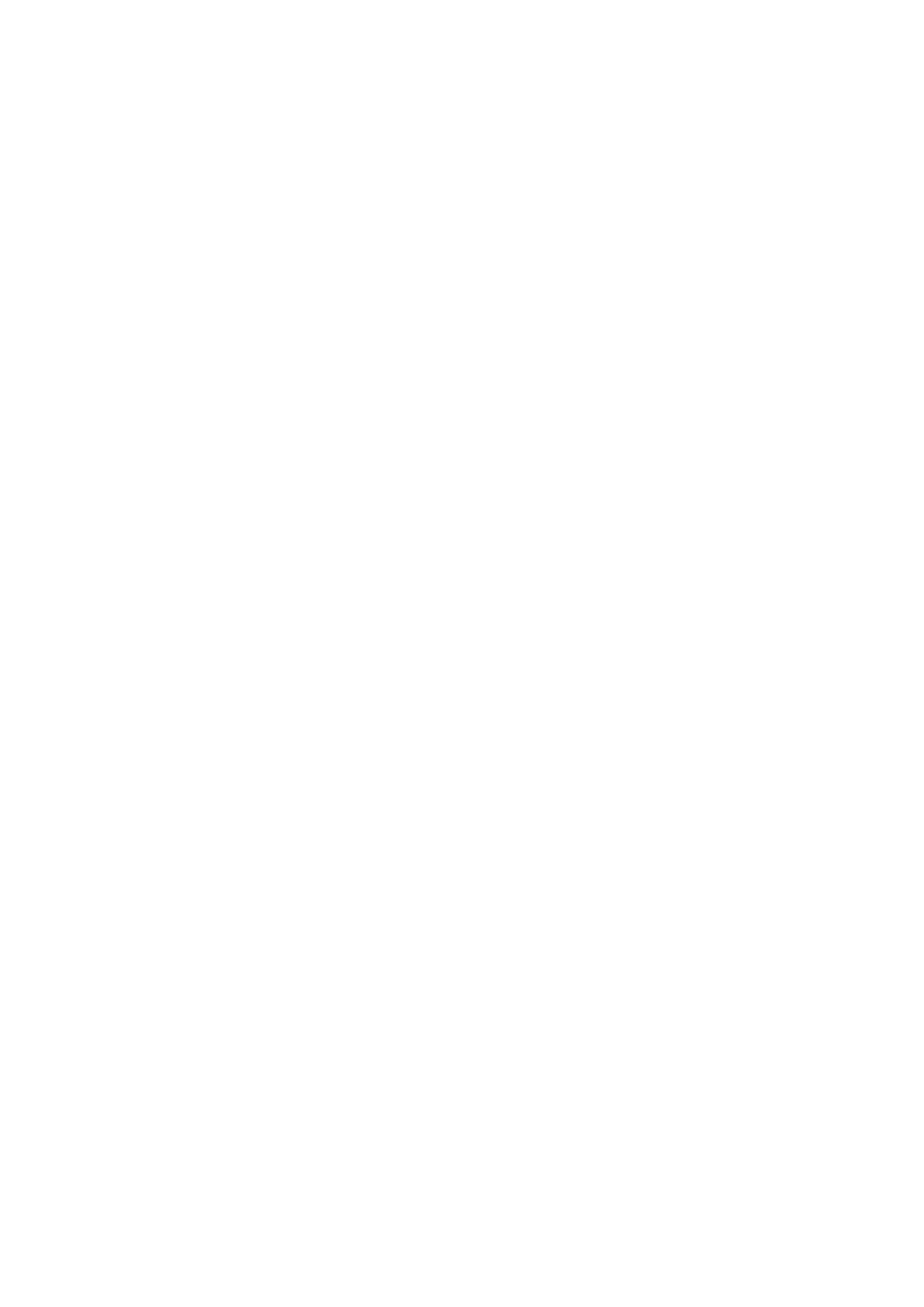## 1 Overview

#### **Introduction**

- **1.1** This consultation paper (CP) presents proposals for changes to our rules and guidance on pension transfer value analysis assumptions in the Conduct of Business sourcebook (COBS) 19.1, *Pensions supplementary provisions: pension transfers and opt-outs*. The proposed changes outlined in this paper are intended to clarify and update the assumptions and guidance to be used when a firm compares the benefits likely to be paid under a defined benefit (DB) pensions scheme with the benefits provided by a personal pension scheme or stakeholder pension scheme (COBS 19.1.2 R (1)).
- **1.2** We intend that the proposed Handbook rules (see Appendix) will come into force when the instrument is made and published. This Overview sets out information relevant to the proposed changes outlined in this CP.

#### **Background**

- **1.3** The last few years have seen a trend in employers moving away from offering DB pension schemes to defined contribution. The main reason for this is the increasing cost to the employer of maintaining DB schemes as investment returns have dropped and life expectancies improved.
- **1.4** As a result, some employers with DB schemes are offering members the opportunity to transfer their benefits out of a DB scheme to a personal pension by offering a transfer value that reflects the value of the benefits given up and, in many cases, an incentive above that amount. COBS lay out a basis for the calculation of the benefits given up when members transfer to a personal pension (referred to in this paper as 'the basis').
- **1.5** Transfer value analysis (TVA) is the advisory process of comparing the benefits being given up from a DB pension scheme with those that could be offered by a personal pension scheme. It is regarded as a complex, high risk area and so recommendations require sign-off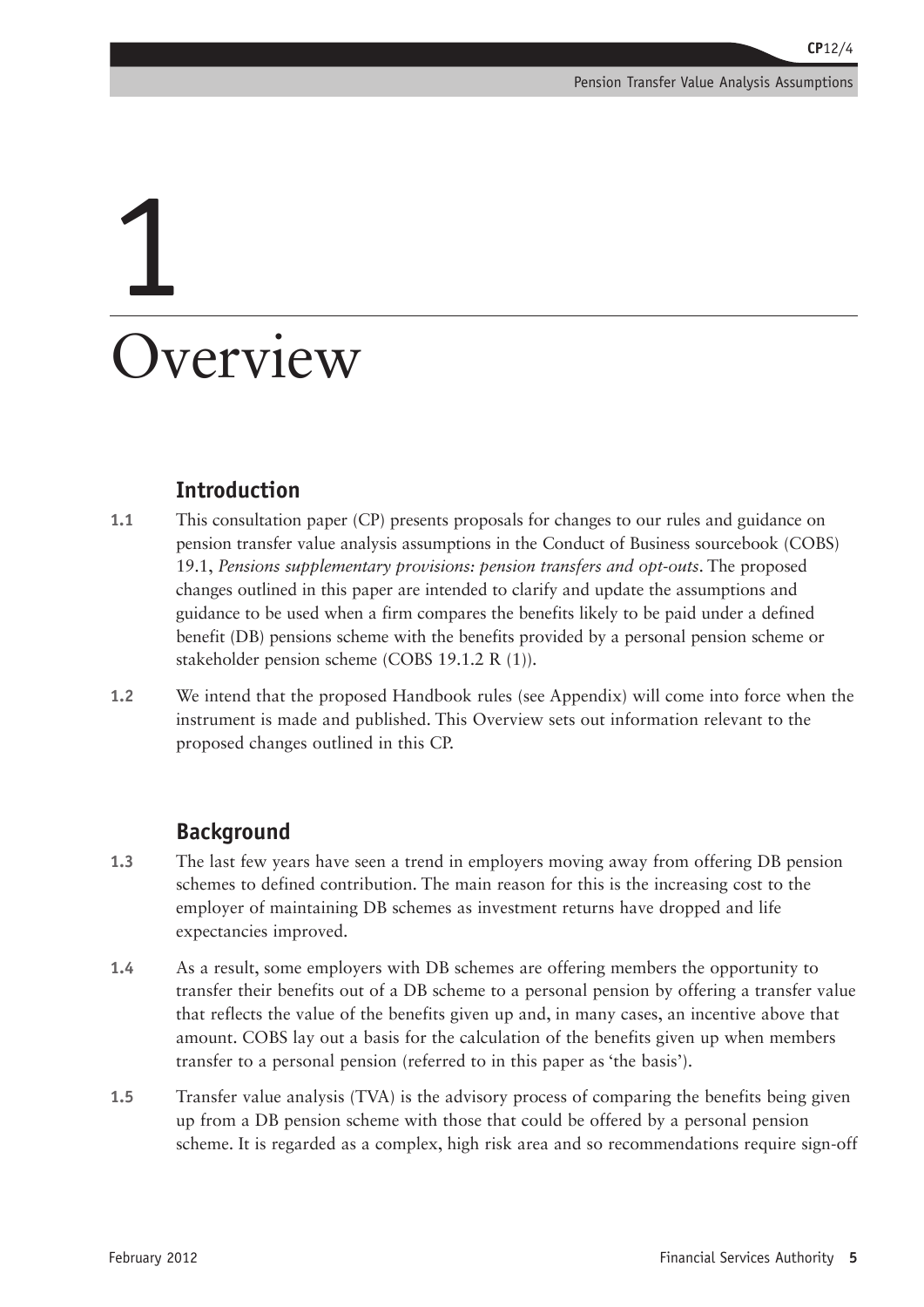from a pension transfer specialist: we have extra rules in COBS 19.1 that pension firms advising in this area must comply with.

- **1.6** The rules in COBS 19.1 require a pension transfer specialist to compare (on reasonable assumptions) the benefits likely to be paid under a DB scheme with the benefits possible from a personal pension scheme, before it advises a retail client to transfer out of the DB scheme. We would expect the starting point to be that a transfer will not be in the client's best interests.
- **1.7** The financial advisory firms undertaking the analysis mostly use an automated Transfer Value Analysis System (TVAS) which, given a monetary transfer value, calculates the return required from the personal pension fund for it to provide the same benefits as those given up in the DB scheme.
- **1.8** The quantitative analysis in a TVA is dependent on a number of economic and demographic assumptions for which the values are laid out in COBS. We review the economic assumptions for their continuing validity in line with other assumptions used for projecting benefits (i.e. for point of sale illustrations) and demographic assumptions are reviewed as needed. Where assumptions are being misused or are out of date, it will result in unrealistic outputs from the analysis and the potential for consumer detriment if members are advised to transfer inappropriately.
- **1.9** From time to time, ad hoc changes may be required, e.g. to reflect other regulatory changes, or where we become aware of market abuse of policy intent. In recent months, we have been advised of potential misuse of the existing assumptions, particularly in valuing pension increases in retirement. Feedback from the industry suggests that the basis is being interpreted in different ways and that clarification is required. In addition, there have been other regulatory changes (i.e. the Test Achats gender discrimination judgement and the use of Consumer Price Index (CPI) rather than Retail Price Index (RPI) in many occupational DB pension schemes) which now require us to review our assumptions for TVA.

#### **Summary of the proposals**

- **1.10** The TVA assumptions that have created concern in the market and will be addressed in the consultation, are:
	- i. the mortality assumption for TVAS when placing a value on annuity benefits. We propose to update the mortality basis to be consistent with the Board for Actuarial Standards' (BAS) Statutory Money Purchase Illustration (SMPI) mortality basis, such that the cost of replicating benefits in a personal pension scheme will allow for both general updating of the basis and implementation of gender equal rates;
	- ii. the introduction of an explicit CPI assumption for revaluation of pensions in deferment, at a rate to be determined when we next consider the continuing validity of our projection rates;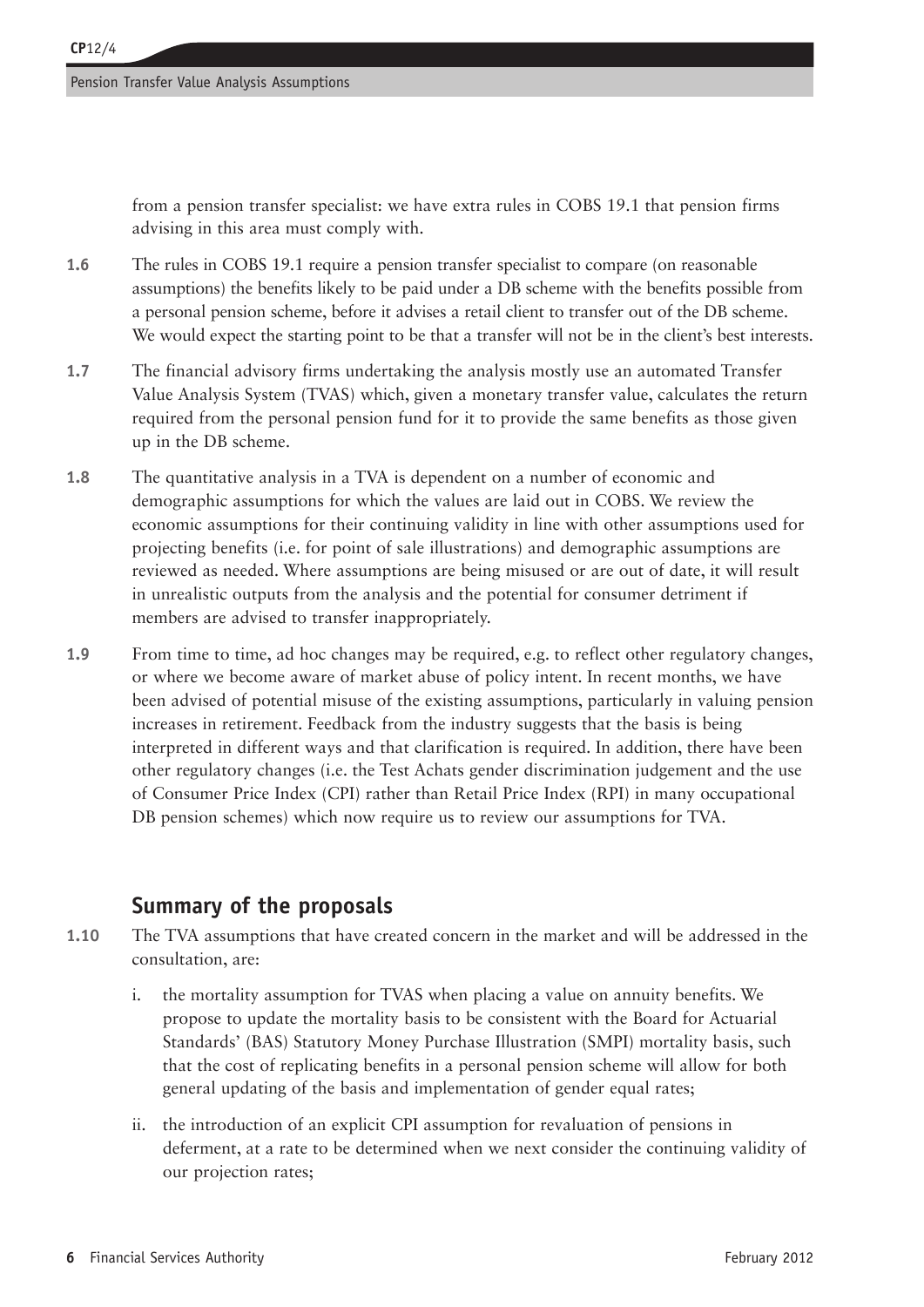- iii. valuing CPI-linked pension increases. We propose to require CPI-linked benefits to be valued using the same interest rate assumption as is used for RPI-linked annuities; and
- iv. the assumption for valuing pension increases that have Limited Price Indexation (LPI). We propose that LPI annuities be valued on the same assumptions as RPI annuities.
- **1.11** We also propose a requirement for TVA comparisons to be illustrated using a growth assumption that takes account of the member's attitude to risk and the recommended personal pension assets, as well as being conservative enough to reflect that the member has taken on the investment and longevity risks.
- **1.12** The following questions are asked in the CP:
	- **Q1:** Do you agree with the revised mortality basis? If not, please explain what alternative basis you think is more appropriate and why you consider that alternative basis would be more appropriate.
	- **Q2:** Do you agree with our proposals for CPI-linked revaluation in deferment? If not, please describe the approach you believe should be taken and why you believe it would be more suitable.
	- **Q3:** Do you agree with our proposals for CPI-linked pension increases? If not, please describe the approach you believe should be taken and why you believe it would be more suitable.
	- **Q4:** Do you agree with our approach to LPI pension increases? If not, please explain how your alternative solution would operate from a practical perspective.
	- **Q5:** Do you agree that the annuity interest rate should continue to be reviewed annually? If not, describe the approach you believe should be taken and why you believe it would be more suitable.
	- **Q6:** Do you agree that there is a need for the proposed guidance? If not, please indicate why you disagree.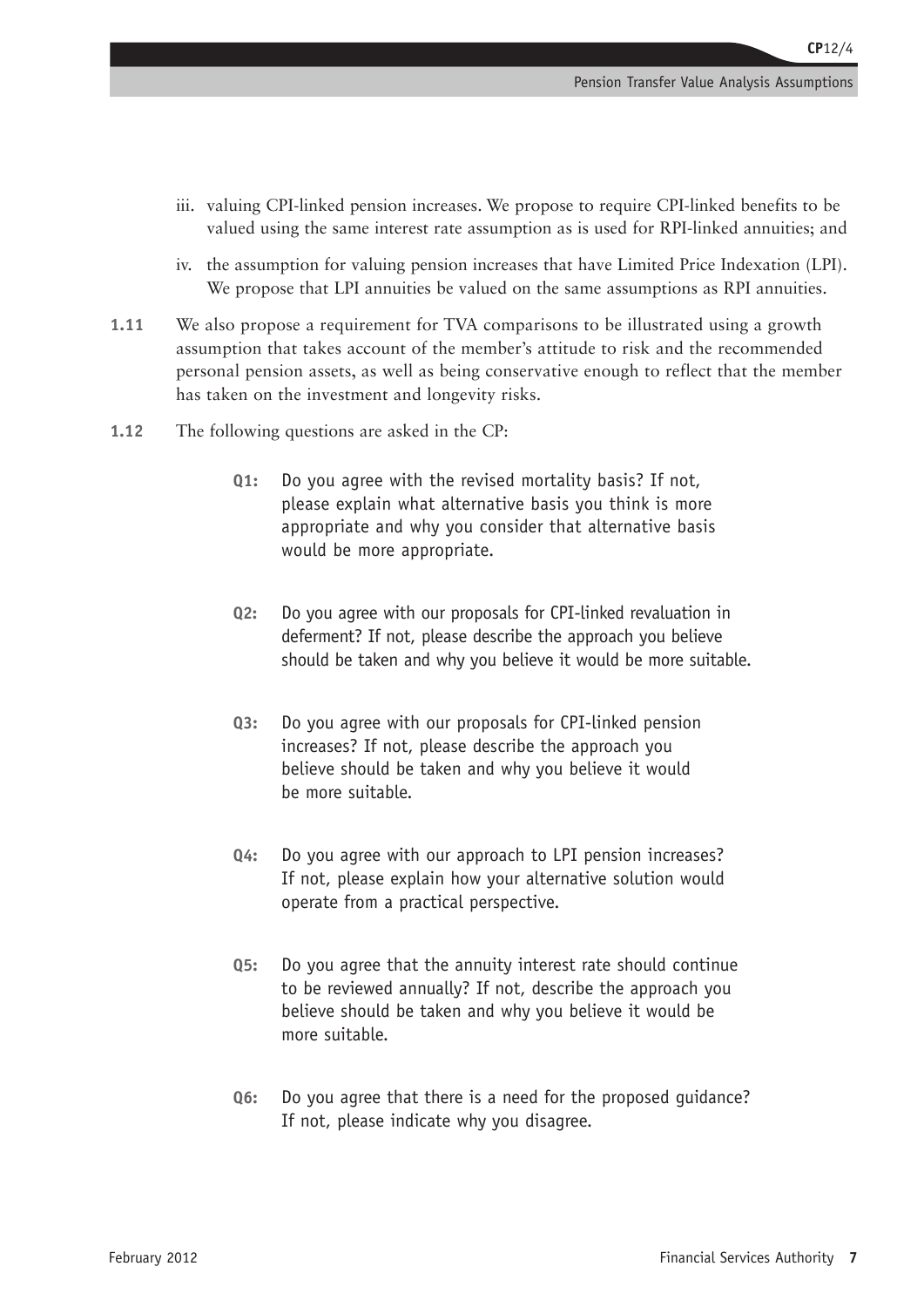**Q7:** Do you have any comments on the cost benefit analysis?

#### **Next steps**

- **1.13** This consultation period closes on 27 March 2012. We will then finalise any changes to the Handbook in light of responses to this Consultation Paper. After this, we intend to publish a Policy Statement providing feedback and setting out the finalised rules and guidance.
- **1.14** We intend that the final Handbook rules will come into force when the instrument is made and published.

#### **Equality and diversity**

**1.15** We have considered the likely equality and diversity impact of our proposals. Specifically for the updated mortality assumption, the assessment shows that new gender equality factors add 4% to the cost of annuity purchase for single males, and similarly reduce it by about 4% for single females. The change to the gender equal factors reflects the decision of the European Court of Justice (ECJ) in the Test Achats judgement which looks to promote equality between men and women by removing recognition of the sex of policyholders as a risk factor in calculating premiums and benefits. Any comments from respondents on this assessment are welcome.

#### **Pre-consultation**

**1.16** We have discussed our proposals with a range of stakeholders, including relevant trade bodies, representatives of the actuarial profession, consumer groups and individual firms. We have also consulted the Consumer Panel, the Practitioner Panel and the Small Business Practitioner Panel. We have worked closely with the Department for Work and Pensions (DWP) and have also discussed the proposals with the Pensions Regulator (TPR). We would like to thank all who have contributed to these discussions and helped form our proposals.

#### **Who should read this Consultation Paper?**

**1.17** This paper will be of interest to:

Regulated firms:

- financial advisory firms advising on pension transfers; and
- pension providers receiving transfer business.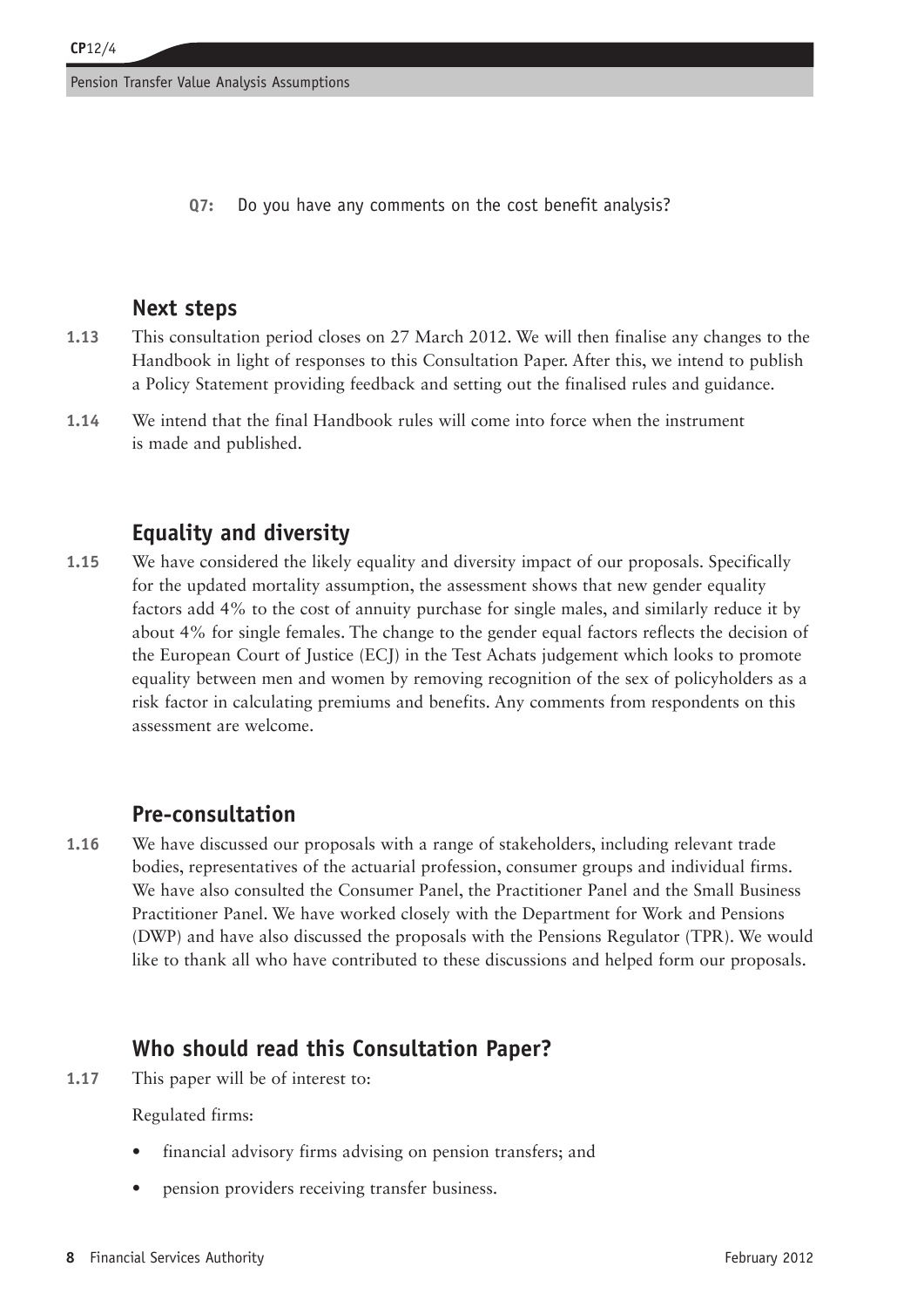Non-regulated firms:

- software providers specialising in pension transfer software for advisory firms;
- employer sponsors of defined benefit pension schemes; and
- employee benefit consultancies.

#### **CONSUMERS**

This paper focuses on meeting our consumer protection objectives by reducing the risks of consumer detriment if consumers are advised to transfer their pension benefits inappropriately.

The proposals in this paper will affect members of a DB pension scheme who are considering a transfer to a personal or stakeholder pension. This paper will, therefore, be of interest to consumers and their representative groups.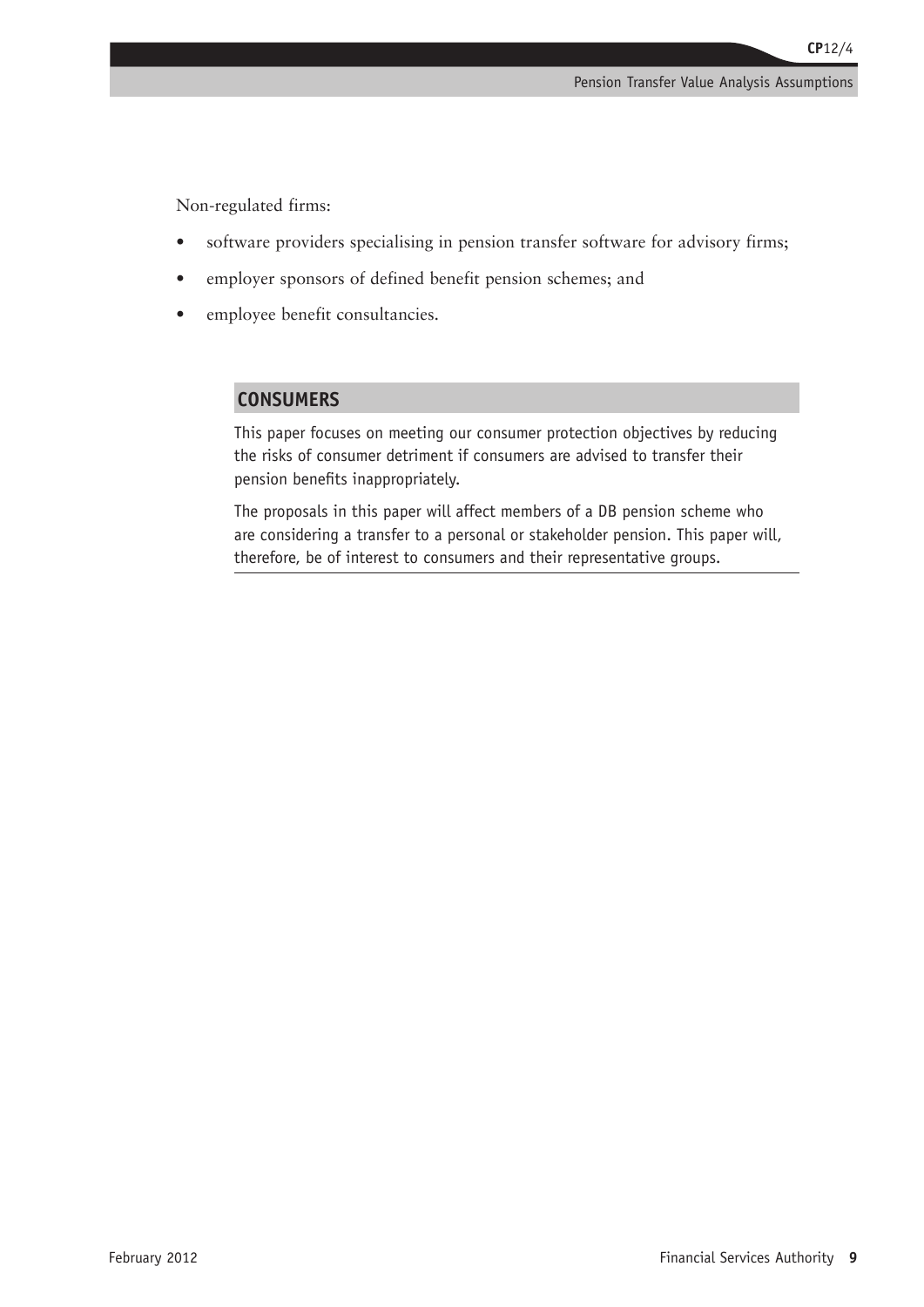Pension Transfer Value Analysis Assumptions

## 2

## Proposed changes to TVA assumptions

- **2.1** In this chapter, we provide our views on TVA and discuss our proposed changes to the rules and guidance on the TVA assumptions in COBS 19. These changes result from both external regulatory changes and general market intelligence acquired by talking to firms (regulated and non-regulated) that are active in this market as well as our supervisory reviews of TVA.
- **2.2** These proposals do not include changes that may arise from the regular review of our projection rates. Any changes arising from that review will be consulted on separately.

#### **Our position on TVA**

- **2.3** The regulatory responsibilities for transfer exercises extend beyond the FSA, so we continue to work closely with the government and with other regulators to minimise detriment to members of DB schemes who are considering a transfer to a personal pension scheme.
- **2.4** We regard advice on TVA as a high risk area and we have been, and will continue to be, active in supervising it. We have become particularly concerned at the mechanistic approach taken to some corporate TVA exercises. Such an approach depersonalises the advice process with consequent risks to the suitability of the recommendation for the person concerned.
- **2.5** In particular, we have seen a number of cases where advisory firms are not providing sufficient justification for recommending a transfer, or where the reasons given are not specific to the member in question. Frequently in the files we review there is too much reliance on the member's attitude to risk relative to the 'critical yield'.<sup>1</sup> We also see members with different attitudes to risk being advised to invest in the same fund with little or no justification other than that it is the 'default'. Firms should consider their risk

<sup>1</sup> COBS 19.3.3G(3) provides guidance that the comparison should explain the rates of return that would have to be achieved to replicate the benefits being given up. In this paper, we use the commonly-used industry phrase 'critical yield' to describe these rates.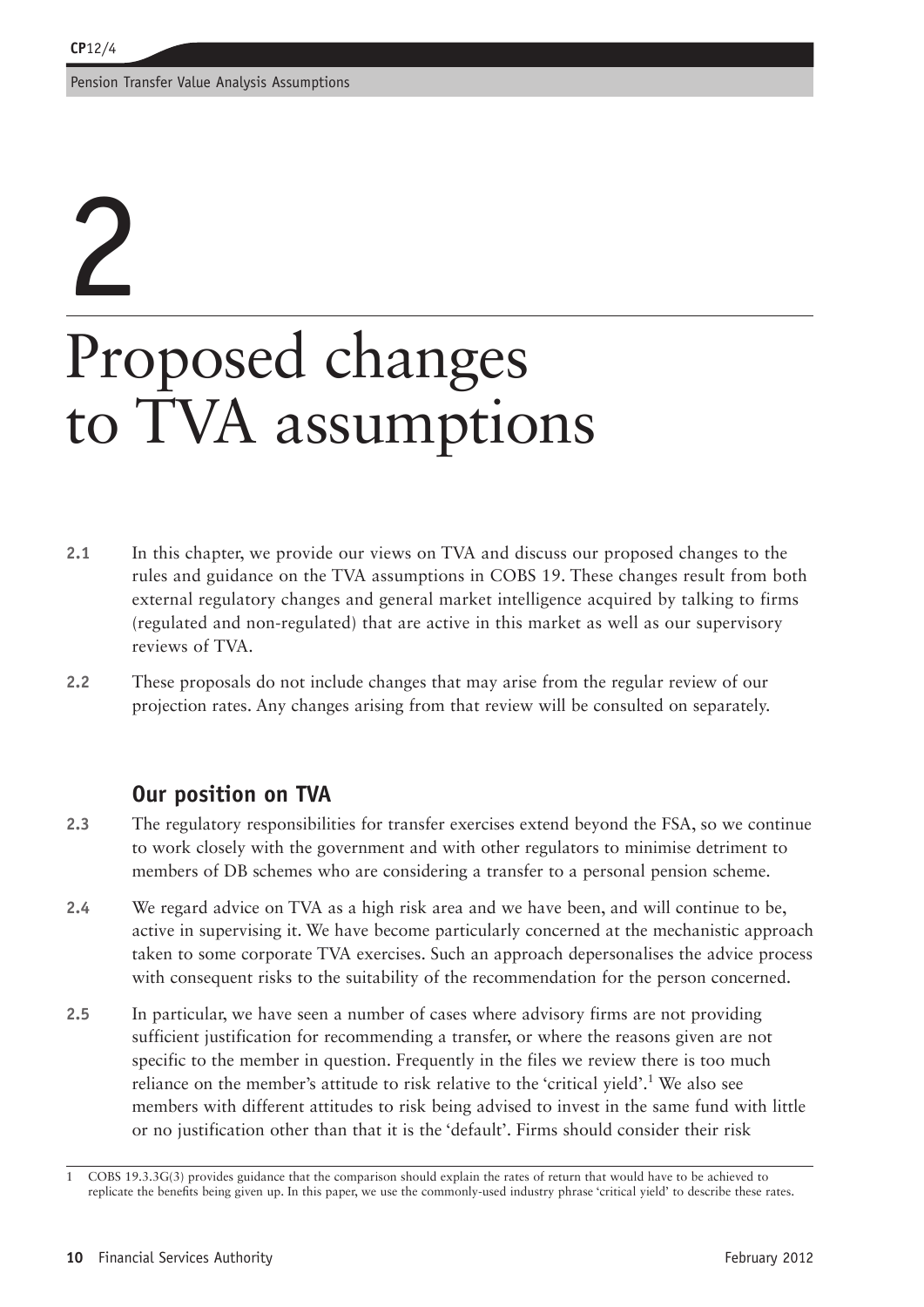profiling procedures in the light of the good practice identified in our guidance on 'Assessing Suitability'.2

- **2.6** We have also seen a lack of clarity about the limitations of the advice, for example the advice only relates to the transfer recommendation. Even where the limited nature of the service is disclosed, the advice needs to be suitable. If there is no suitable course of action, then no personal recommendation should be given to the member. Our rules do not prevent advisers from providing other services at the same time as they provide advice on the transfer, or from combining the recommendations, subject to the client agreements that have been put in place.
- **2.7** We also have concerns about the way in which some advisers promote their services to employers undertaking transfer exercises, for example, on the basis of a 'successful' take-up rate. Successful advice is suitable advice – this does not necessarily result in a high proportion of members transferring. We subscribe to TPR's view that a transfer offer is likely to be suitable for a minority '*and, very possibly, a small minority*' of members.3
- **2.8** Adviser firms must think more about how the comparison and the recommendation are presented to members, as well as members' ability to understand the long documents that they are being given. We have seen very little evidence that firms consider how well members are able to comprehend the information that is supposed to help them make an informed decision. We strongly urge firms to reconsider the style and length of such documents which, when presented poorly, increase the risk of the documents not being read.
- **2.9** We have often seen tick-box style compliance with the assumptions laid out in COBS 19 1.4R. There is evidence that firms are not thinking about these assumptions or their ability to vary the assumptions to be more cautious. There is a heavy dependence on software and, in some cases, advisers are lulled into a false sense of security. Firms need to reassess their practices.

#### **Mortality basis**

**2.10** When preparing a TVA, an annuity factor is determined to place a value on the annuity that may be purchased from the vesting personal pension fund. Currently, the mortality basis used for the annuity factor is based on the PA92 year of birth tables with medium cohort improvements, as laid out in COBS 13 Annex 2. However, the 92 series of mortality tables are generally no longer used by insurers for pricing annuities as they now understate longevity.

<sup>2</sup> *Assessing Suitability: Establishing the risk a customer is willing and able to take and making a suitable investment selection*, March 2011 ([www.fsa.gov.uk/pubs/guidance/fg11\\_05.pdf\)](http://www.fsa.gov.uk/pubs/guidance/fg11_05.pdf)

<sup>3</sup> The Pensions Regulator: Regulatory Guidance on Incentive Exercise ([www.thepensionregulator.gov.uk/guidance/incentive- exercises.aspx](http://www.thepensionregulator.gov.uk/guidance/incentive- exercises.aspx))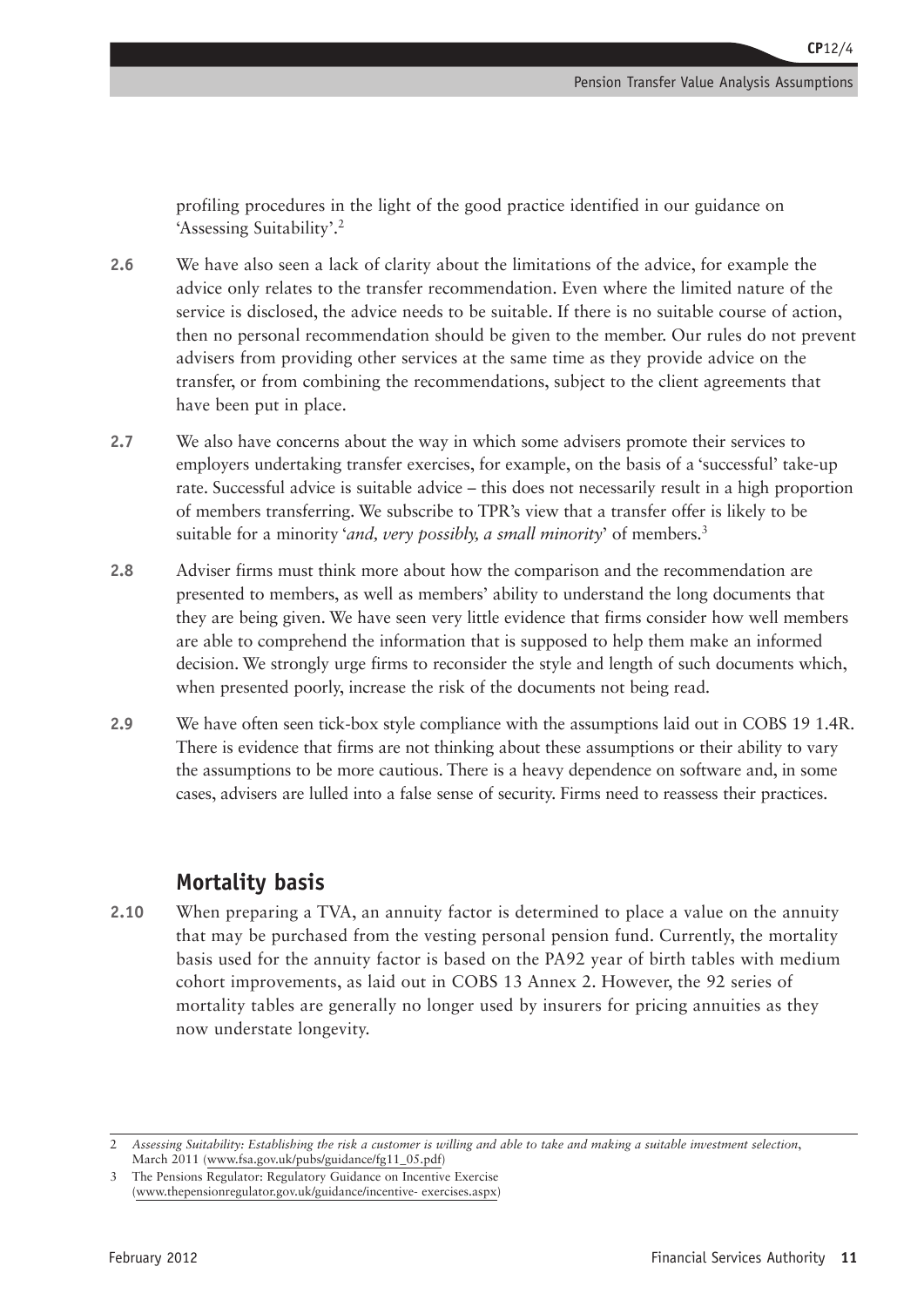- **2.11** In reviewing this aspect of the basis, we have spoken with the BAS who recently reviewed the mortality basis for Technical Memorandum  $1$   $(TM1)<sup>4</sup>$ , the standard that lays out the assumptions for annual pension statements (SMPIs). A member who transfers to a personal pension scheme will receive a SMPI each year, so it would be sensible for the basis on which the transfer is assessed to be consistent with the basis on which the individual would receive projections of their benefits.
- **2.12** During the course of discussions in 2011, the ECJ published its ruling on the Test Achats case.<sup>5</sup> The ruling bans the use of gender as a rating factor in insurance contracts from 21 December 2012. As this will affect the cost of the annuity that may be purchased by transferring members in due course, it follows that the TVA should be based on gender equal mortality rates.
- **2.13** We are proposing that the mortality basis should use the 2000 series of tables with future improvements based on the latest Continuous Mortality Investigation (CMI) model, as follows:
	- Base table:  $50\%$  of PCMA00 +  $50\%$  of PCFA00, on a year of birth basis;
	- Improvements: 50% of CMI\_(20yy-1)\_M[1.25%] + 50% of CMI\_(20yy-1)\_F[1.25%] where 20yy is the 12 month period starting 6 April 20yy.

This is the same as the basis for SMPIs in TM1.

- **2.14** For a single male, currently aged 45 and with approximately 20 years to retirement, we estimate that the effect of the updated basis, including the gender equality factor, will be to increase the value of the annuity benefits by approximately 11%, of which some 7% is attributable to the updated basis and 4% to the application of gender equal rates. The impact is lower for females as, while the general updating of the mortality basis increases the cost, the impact of the gender equality factor will reduce it again. For joint life annuities, the general updating of the basis will increase the cost but the impact of the gender equality factor will be small.
- **2.15** This means that, if the basis did not change, the cost of replicating the benefits of the DB scheme in the personal pension scheme for a transferring member could fall short by 11% for a single male. Although the effect of the Test Achats case has been known for a year, we have no evidence to suggest that any advisory firms are taking it into account when making recommendations on TVA despite the fact that most transferred members will not purchase annuities until after 21 December 2012. This is despite COBS 19.1.4R being clear that more cautious assumptions than those stated may be used when undertaking TVA.
- **2.16** In due course, we also expect to consult on implementing the same mortality basis for personal pension Key Features Illustrations (KFIs). However, the very specific targeting of personal pension benefits to replicate those in the DB scheme as part of a TVA makes the

<sup>4</sup> Board for Actuarial Standards, Technical Memorandum 1 v2.0, December 2011

[<sup>\(</sup>www.frc.org.uk/images/uploaded/documents/TM1%20v2%200%20final.pdf](http://www.frc.org.uk/images/uploaded/documents/TM1%20v2%200%20final.pdf))

<sup>5</sup> <http://eur-lex.europa.eu/LexUriServ/LexUriServ.do?uri=CELEX:62009CJ0236:EN:HTML>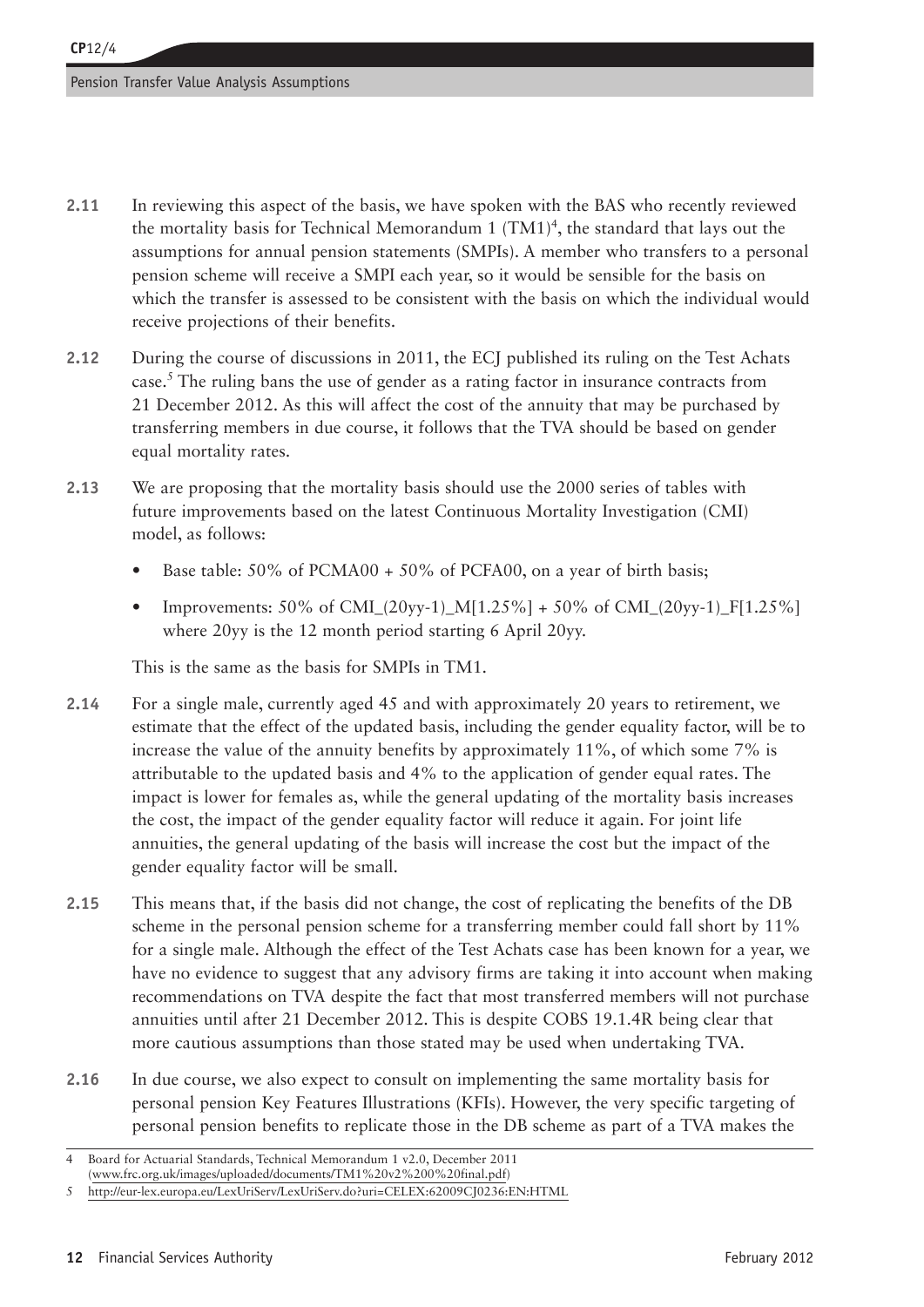need for change more urgent. We accept that, in the meantime, there will be an inconsistency in the comparison report and the KFI received by the transferring member.

**Q1:** Do you agree with the revised mortality basis? If not, please explain what alternative basis you think is more appropriate and why you consider that alternative basis would be more appropriate.

#### **Consumer Price Indexation**

- **2.17** As a result of changes in legislation in 2011, many occupational pension schemes are now using the CPI rather than the RPI as a measure of price increases. This impacts in two areas when considering TVA:
	- revaluation in deferment; and
	- pension increases.
- **2.18** While our rules contain a specific assumption for limited price revaluation and pension increases linked to RPI, there are no such assumptions based on CPI and we consider the implication of introducing explicit CPI assumptions here.

#### **CPI-linked revaluation in deferment**

- **2.19** When an active scheme member becomes a deferred scheme member, their accrued pension benefit (subject to when it was first accrued) is increased (revalued) each year up to their normal retirement date to protect the value from being eroded by inflation. So when the member is considering transferring their benefits out of the scheme, an assumption on the rate of revaluation is necessary to try and replicate the value of the benefits being given up.
- **2.20** Our rules currently define a rate of pre-retirement limited price indexation revaluation that is set to the same value as the RPI assumption. In light of the introduction of CPI-linked revaluation, we have considered the need for an explicit limited price indexation assumption based on CPI.
- **2.21** The introduction of CPI rather than RPI for revaluation is expected to reduce the costs of a DB scheme for the sponsoring employer. CPI has usually been lower than RPI since it was introduced in 1996 and it is generally expected that this will continue. The two measures are also calculated differently, which contributes to part of the difference, with variation in the other components of the indices making up the difference.
- **2.22** The introduction of a revaluation rate based on CPI rather than RPI would place a lower value on the benefits being transferred, which is consistent with the concept of CPI being less costly. For a transferring member with 20 years to retirement, a CPI-based revaluation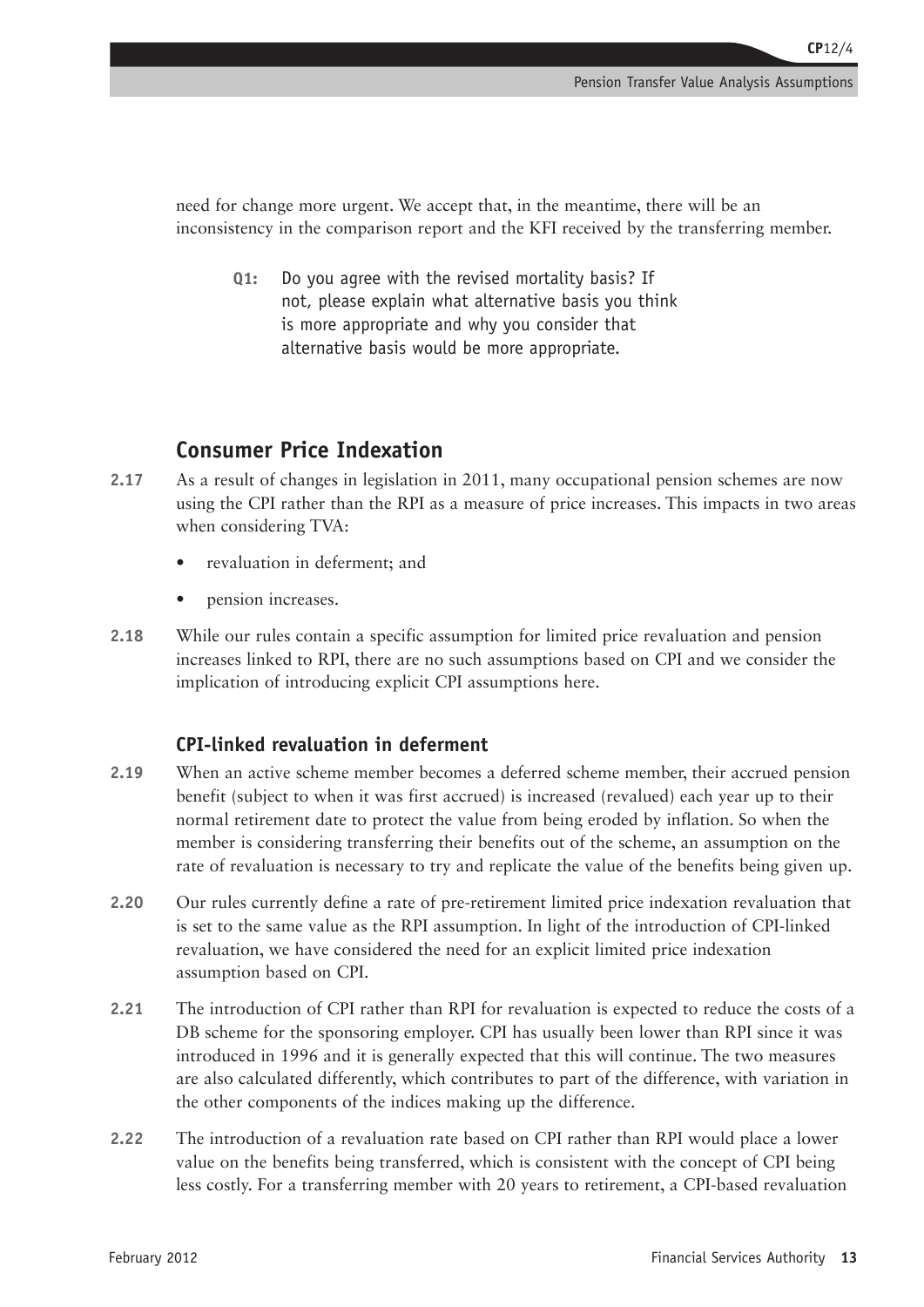assumption set, for example, at 0.75% below the current RPI assumption would reduce the transfer value required to replicate the benefits by about 15% (7% for 10 years).

- **2.23** From a practical perspective, we believe that the implementation of a revaluation rate based on CPI would be relatively straightforward.
- **2.24** We have not yet drafted a rule in respect of this change, but plan to consult on it in our review of the continuing validity of our projection rates. In the meantime, firms should not anticipate the introduction of the CPI-linked revaluation rate.
- **2.25** We also take this opportunity to remind firms that the revaluation rate in COBS 19.1.4R(1)(d) is fixed. Whereas the read across to COBS 13 Annex 2 3.1R for the annuity interest rate indicates that the annuity interest rate can be illustrated at low, intermediate and high rates, there is no such variability indicated for pre-retirement revaluation. Using a low, intermediate and high rate of revaluation with a low, intermediate and high rate of growth where the gaps between each rate are the same (e.g. +/- 2%) effectively illustrates the same outcome, all other things remaining equal. This dilutes the effect of demonstrating the potential variability of the personal pension and, in particular, the investment risk that the member would carry, if they transferred.
	- **Q2:** Do you agree with our proposals for CPI-linked revaluation in deferment? If not, please describe the approach you believe should be taken and why you believe it would be more suitable.

#### **CPI-linked pension increases**

- **2.26** Our rules currently define an annuity interest rate for RPI-linked annuities. This is adjusted to derive an annuity rate that is suitable for valuing level or fixed increase annuities. We currently have no assumption for valuing a CPI-linked annuity.
- **2.27** There are a variety of approaches being used by the industry to value CPI-linked benefits. We are concerned that some of the approaches may not be sufficiently conservative to prevent consumer detriment.
- **2.28** Determining an annuity rate for a CPI-linked annuity is not straightforward. The RPI-linked annuity rate is based on the yields of indices for RPI-linked government bonds. However, there are no CPI-linked government bonds and the Debt Management Office confirmed in December 2011<sup>6</sup> that there is no intention to start issuing CPI-linked gilts within the next 12 months, although they acknowledged that they may do so in future if there is sufficient demand. While an arbitrary adjustment could be applied to the RPI-linked annuity rate, the level of the adjustment would be difficult to determine without a market in CPI-linked assets.

<sup>6</sup> Debt Management Office: CPI-linked gilts: response to consultation, November 2011 ([www.dmo.gov.uk/documentview.](http://www.dmo.gov.uk/documentview.aspx?docname=publications/giltsmarket/consultationpapers/cons20111129.pdf&page=Gilts/Consultation) [aspx?docname=publications/giltsmarket/consultationpapers/cons20111129.pdf&page=Gilts/Consultation](http://www.dmo.gov.uk/documentview.aspx?docname=publications/giltsmarket/consultationpapers/cons20111129.pdf&page=Gilts/Consultation))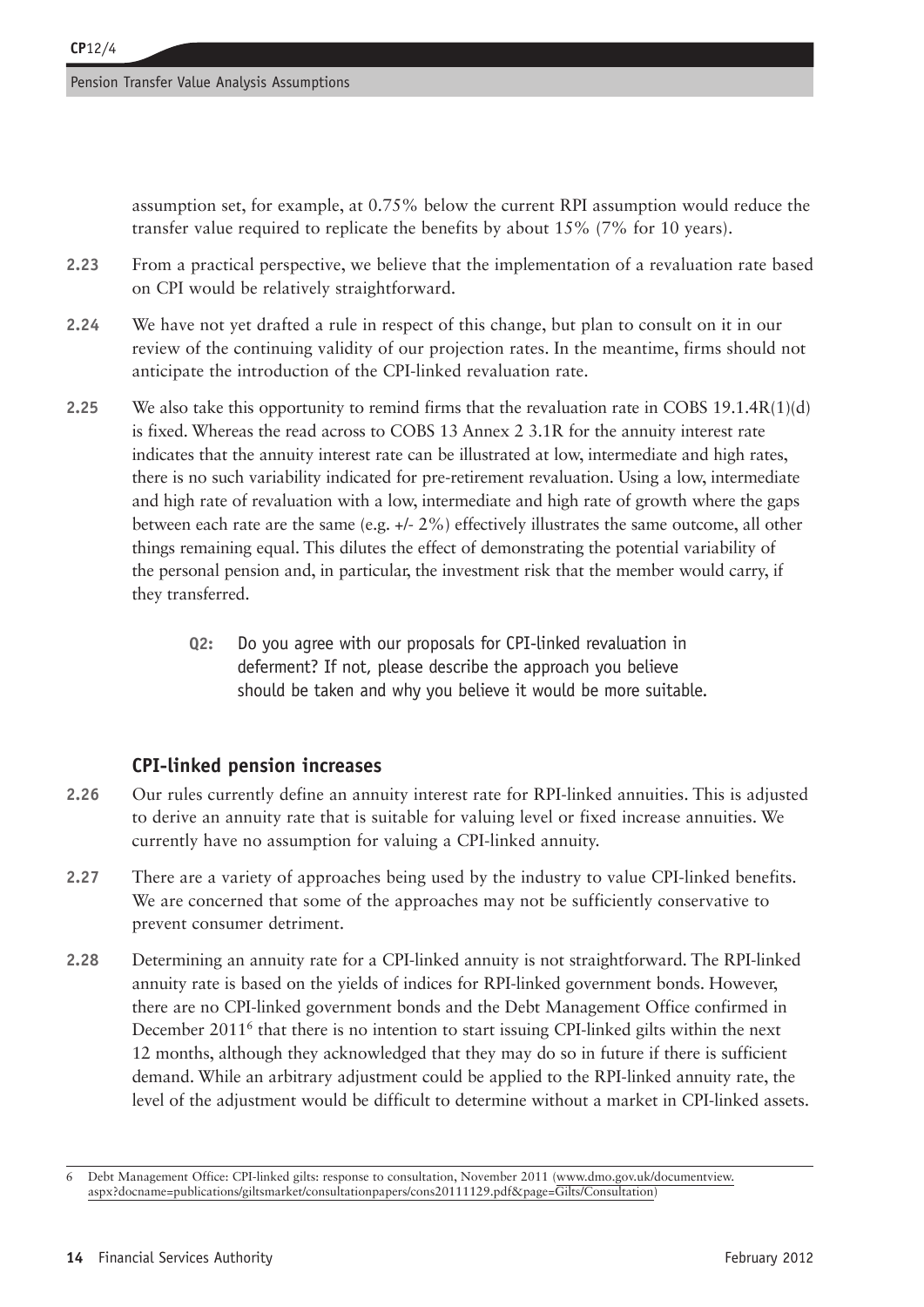**CP**12/4

- **2.29** We have reviewed the practice of other regulatory bodies. The legislation governing SMPIs is based on the assumption that all future benefits will be RPI-linked. Consequently, TM1 has a single annuity rate for valuing only RPI-linked benefits. We understand that the underlying premise of assuming that all benefits will be taken with inflation increases is currently under review by the DWP.
- **2.30** Following discussions with insurers in early 2011, the Pension Protection Fund found that insurers did not differentiate pricing for CPI-linked and RPI-linked annuities on a bulk buyout basis and that there had not been any bulk buyouts on a CPI basis. We believe this is still the case. They determined that there was no need to value CPI- and RPI-linked benefits on different assumptions for buyout valuations. For a scheme looking to reduce its liabilities, a bulk buyout is an alternative to offering the membership a chance to transfer out so provides a reasonable basis for comparison with the TVA assumptions.
- **2.31** Similarly, we have seen no evidence that insurers are offering CPI-linked annuities yet in the individual retail market. The implication of this is that a transferring member requiring any form of inflation-linked benefits would have to opt for RPI-linked benefits.
- **2.32** In light of this and the practical issues of determining a suitable CPI-linked annuity rate, we do not believe it is appropriate at present to determine a differentiated CPI-linked annuity rate. Given that the CPI-linked benefits cannot yet be replicated by insurance company products, we believe it is more appropriate for CPI-linked benefits to be valued using a RPI-linked annuity rate as this is what the member would have to purchase to have any form of inflation-linked annuity benefits. We recognise that this overstates the true cost of the benefits being transferred from the DB scheme.
- **2.33** However, firms should not rule out that different assumptions may be introduced in future for CPI-linked and RPI-linked increases if a market in CPI-linked annuities develops.
- **2.34** It follows that firms should take the approach set out in COBS 13, Annex 2 3.1R for CPI-linked annuities. Accordingly, we propose a rule amendment to COBS 19 to this effect.
	- **Q3:** Do you agree with our proposals for CPI-linked pension increases? If not, please describe the approach you believe should be taken and why you believe it would be more suitable.

#### **Limited Price Indexation**

**2.35** In some occupational schemes, while the pension increases may be linked to RPI, these may be subject to minimum underpins or schemes may impose ceilings on the pension increases awarded. These 'caps and collars' may be different for different layers of the benefit or those accrued at different times. Further, each scheme may apply increases in excess of the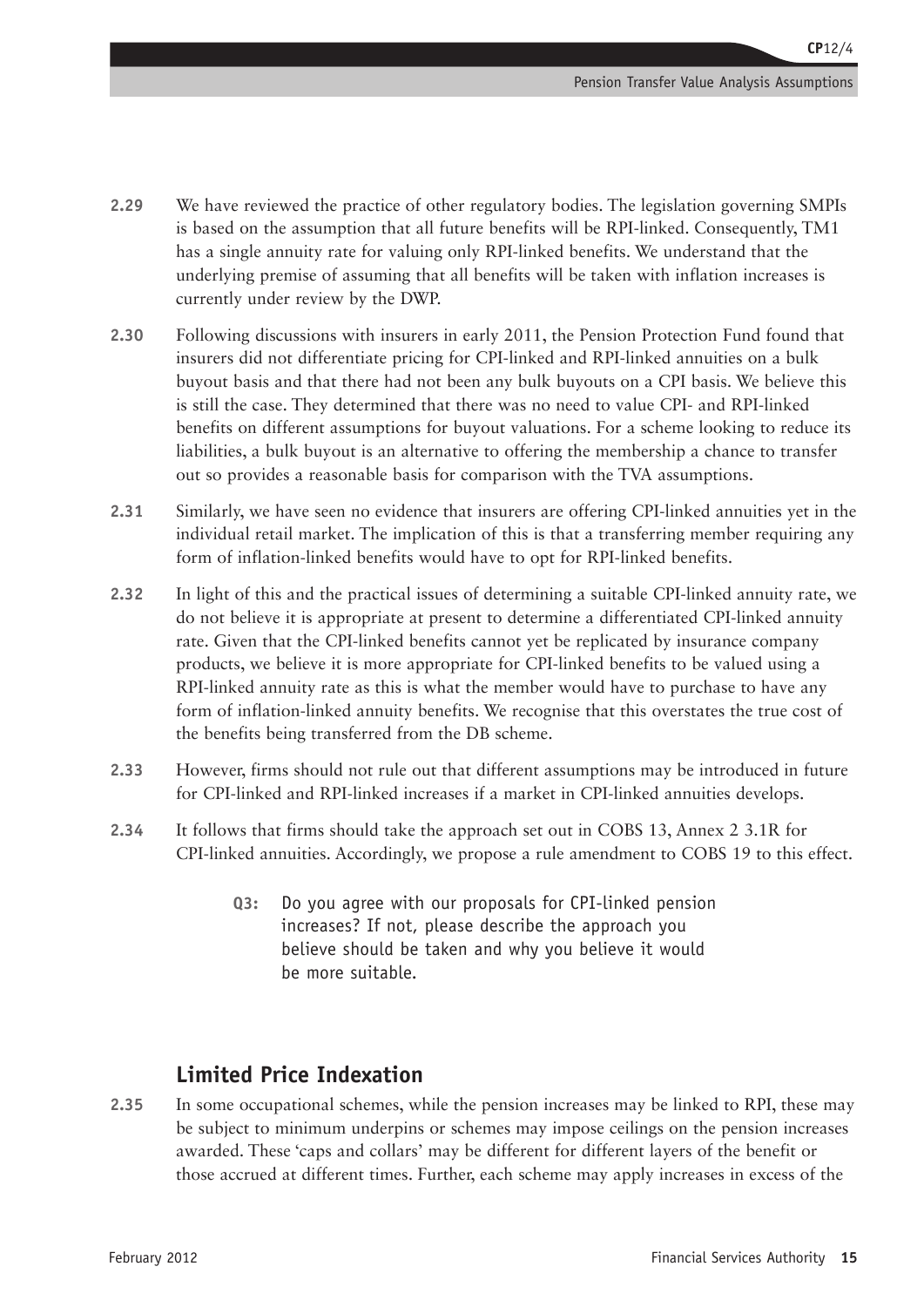minimum which, from a practical perspective, means that there are a vast number of cap and collar combinations. Any restriction of RPI pension increases is typically referred to as Limited Price Indexation (LPI).

- **2.36** Firms have told us that the assumptions in the rules for valuing LPI pension increases are being interpreted in different ways. This confusion seems to result from the interaction of the COBS 19 rules with those in COBS 13 Annex 2, which largely lays down the basis for KFIs. We understand that three scenarios are used to value LPI-linked benefits:
	- a) the RPI-linked annuity rate, *y,* from COBS 13 Annex 2;
	- b) the annuity rate from COBS 13 Annex 2 for level of fixed increase  $(y+3.5\%)$  in conjunction with the explicit LPI assumption (2.5%) in COBS 19; and
	- c) the annuity rate from COBS 13 Annex 2 for level or fixed annuities  $(y+3.5\%)$ , following a determination by the user of the likely level of LPI if it were a fixed increase.
- **2.37** The different approaches clearly indicate that COBS 19 is not well understood. Firms should take into account the general requirement to use the assumptions unless they use a more cautious approach.
- **2.38** Our view is that a) above is suitably cautious. It values inflation-linked benefits using an inflation-linked interest rate. It potentially overstates the value of the benefits. Everything else being equal, this approach would result in a higher yield to retirement being required for the transfer for a given transfer value.
- **2.39** We can understand, given the wording in COBS 19, why b) above may have been considered. However, with the current assumptions and current market conditions, the real yield derived is unlikely to be attainable, much less guaranteed. On the current assumptions, it would result in a value of annuity benefit approximately 15% lower than a) above. For an individual with 20 years to retirement, this results in a difference of about 1% a year in the growth rate required to replicate the benefits of the DB scheme. Everything else being equal, there is significant potential for a transferring member to suffer detriment under this approach.
- **2.40** The approach shown in c) above is unsuitable. Inflation-linked benefits should not be valued using an annuity rate intended to value level or fixed increase benefits.
- **2.41** The impact of using approaches b) and c) could result in transfer values that are around 15% too low to purchase the benefits being given up unless the assets in which the consumer invests yield an extra 1% (over 20 years) over what might be considered reasonable. We understand that the use of different approaches has created friction in the marketplace between the different parties involved in transfer exercises.
- **2.42** Given the vast number of combinations of possible LPI pension increases, we do not believe it is appropriate for us to try and define an LPI assumption for each possible combination. Our discussions with the industry have led us to believe that it is more important that we clarify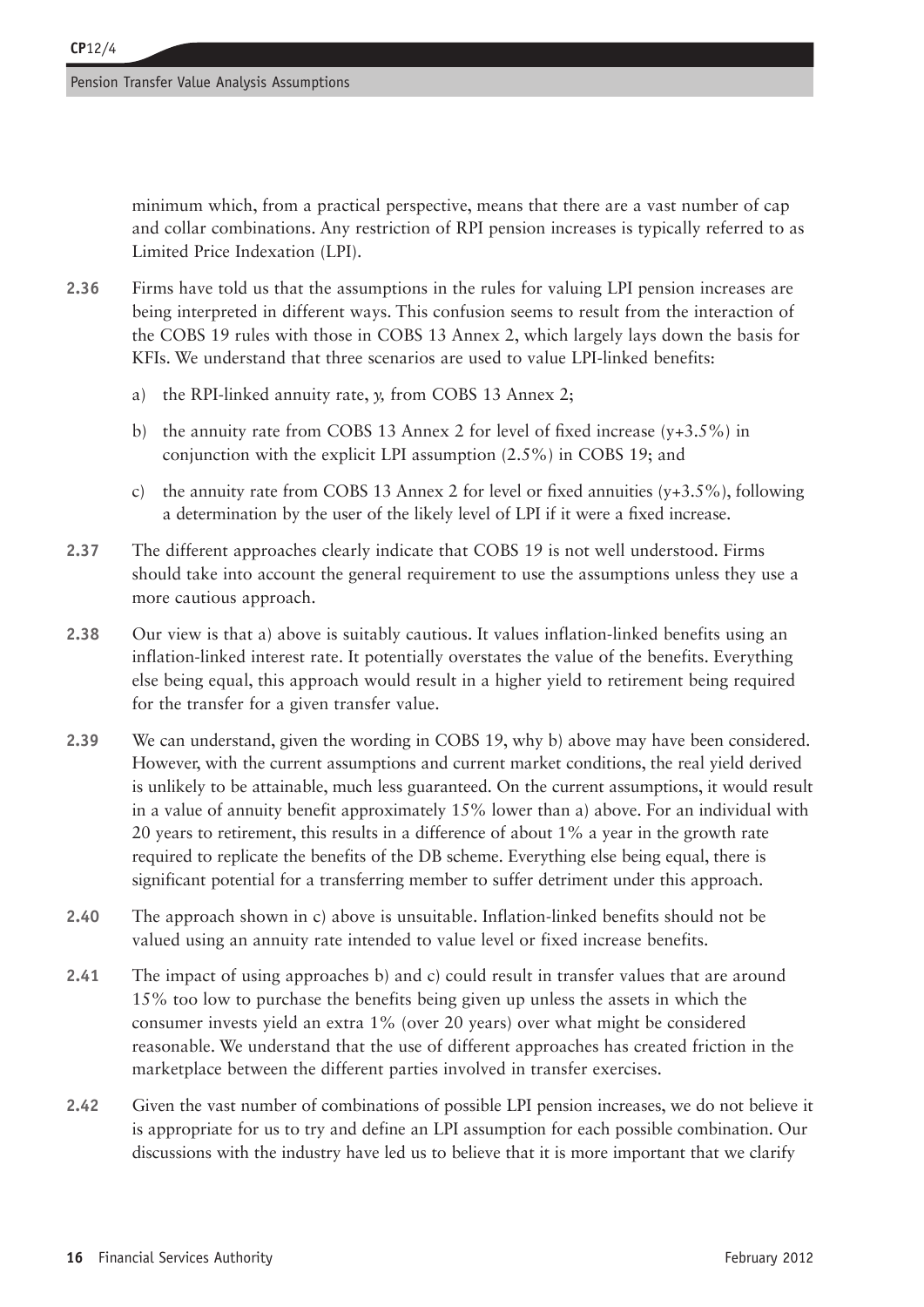the rules to state which of the existing approaches should be used by all parties. We propose that all LPI pension increases should be valued in the same way as RPI pension increases.

**Q4:** Do you agree with our approach to LPI pension increases? If not, please explain how your alternative solution would operate from a practical perspective.

#### **Annual change of the annuity interest rate**

- **2.43** The annuity interest rate used for TVA is the same as that used for point-of-sale KFIs. The current methodology for determining the TVA annuity interest rate was introduced in April 2003, following consultation. Respondents to that consultation agreed that the TVA annuity interest rate should be aligned with the illustration annuity interest rate and, similarly, that it should be determined once a year. However, there has been recent debate in the industry on whether the annual change is still appropriate or if a more frequent change should be considered.
- **2.44** The annual review means that long-term trends in the cost of annuity purchase are picked up in the annuity interest rate, rather than short-term fluctuations faced by those who are already at the stage of purchasing an annuity. We recognise that current rates are no indication of the annuity rate that may be in force at the time an individual comes to vest their pension fund.
- **2.45** In recent years, there has been a significant downward trend in the value of the annuity interest rate, defined as *y* in the sourcebook:

| Year | <b>Annuity interest</b><br>rate $(y)$ |
|------|---------------------------------------|
| 2005 | 1.2%                                  |
| 2006 | 0.6%                                  |
| 2007 | 0.8%                                  |
| 2008 | 0.6%                                  |
| 2009 | 0.6%                                  |
| 2010 | 0.4%                                  |
| 2011 | 0.2%                                  |

**2.46** The movement in *y* has mirrored the downward movement in market annuity rates over the period (as it should). The effect is to make the purchase of annuities more expensive. Therefore, for a given transfer value, a higher yield in the period to retirement would be required to purchase a given set of annuity benefits.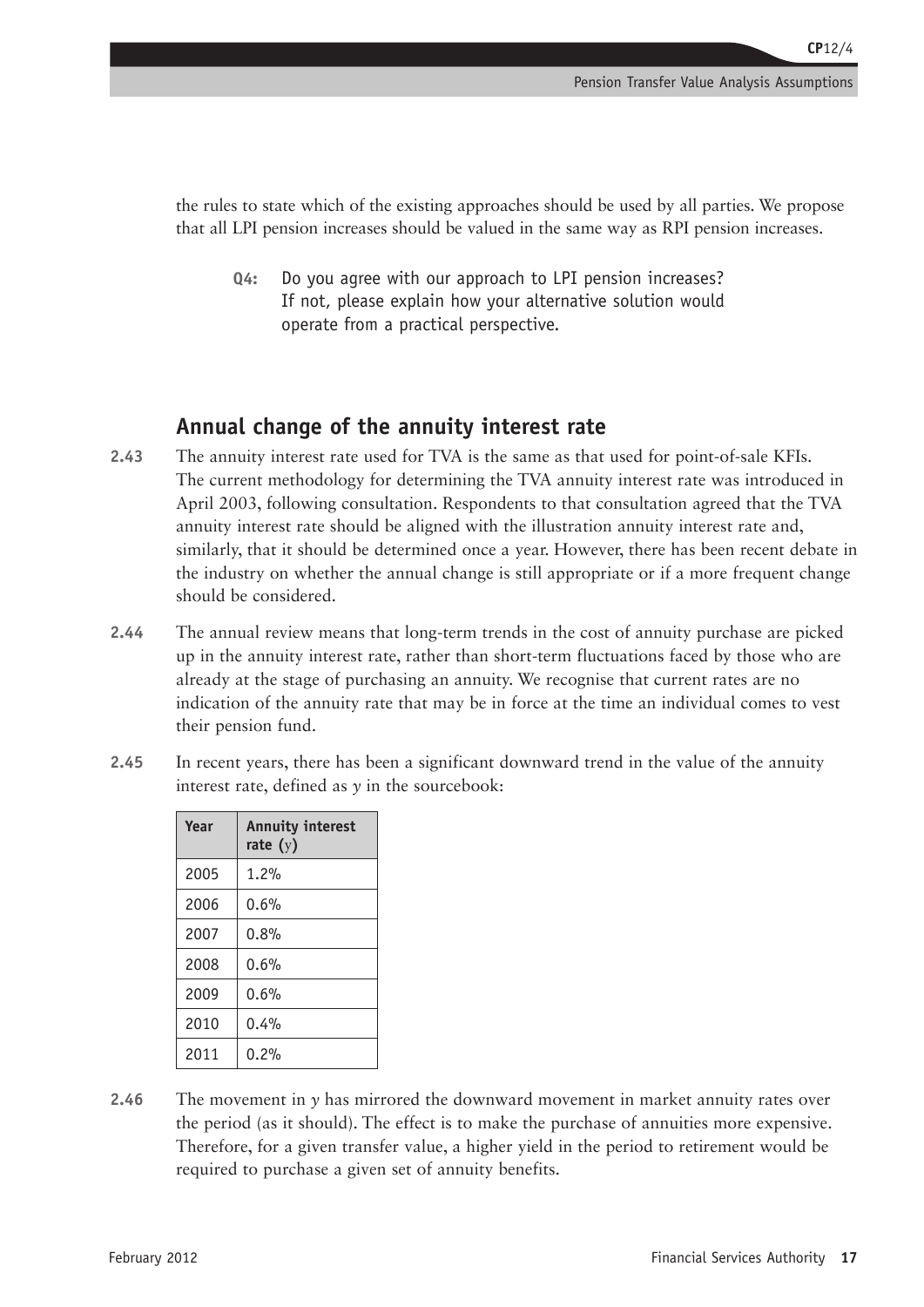- **2.47** More specifically, since 2005, the fall in *y* has increased the typical cost of purchasing a RPI-linked annuity by about 15%. For someone transferring out of a DB scheme with 40 years to retirement, this would require an additional yield of approximately 0.3% a year. However, for someone with only 20 years to retirement, the additional yield would be close to 1% a year and for 10 years to retirement, about 1.4% a year. In practical terms, therefore, the level of  $\nu$  is often seen as key as to whether the 'green light' can be given for proceeding with a recommendation to transfer.
- **2.48** It is useful to consider the sensitivity of the annuity interest rate to smaller changes. Under the current formula, the smallest possible change in the rate is 0.2% as happened from 2010 to 2011. This increased the cost of purchasing benefits at age 65 by about 3%. The additional yield required in deferment would have been:

| 40 years to retirement | $0.07\%$ |
|------------------------|----------|
| 20 years to retirement | 0.15%    |
| 10 years to retirement | 0.3%     |

- **2.49** If the annuity interest rate was calculated more frequently, these figures indicate the changes in the 'critical yield' that could result for small changes in *y*. They are significantly smaller than the changes resulting from the long-term trend.
- **2.50** Since the annuity interest rate was derived at the start of the 2011/2012 tax year, there has been a significant downward movement in the yields of the indices used to derive *y.* This seems to have been mirrored by market annuity rates and it appears that the formula itself remains a good indicator of current annuity rates.
- **2.51** However, for TVA, the movement in market annuity rates relative to *y* has created an inconsistency between the basis used by the scheme to calculate the transfer value offered to the member and that used by the adviser to determine whether or not the transfer is suitable. As market annuity rates fall, the cash equivalent transfer value increases. Everything else being equal, if advice is given on a TVA using *y* where *y* is higher than the rate used to determine the cash equivalent transfer value, the 'critical yield' will appear lower (than if the interest rates had been equal) making a recommendation to transfer more likely.
- **2.52** Since the current methodology for determining the annuity interest rate was introduced, such a rate of change in the indices underlying the calculation of  $\gamma$  has been unprecedented in a single year. However, the economic situation has also been unprecedented. Such uncertainty also reduces the arguments in favour of trying to specify what the annuity rate might be at specific point in the future.
- **2.53** Irrespective of the rate of change in the indices over the last year, firms have told us that the annual change in the annuity interest rate has given rise to gaming the timing of corporate transfer exercises. We are concerned that changing the annuity interest rate more frequently may lead to an increase in such strategies.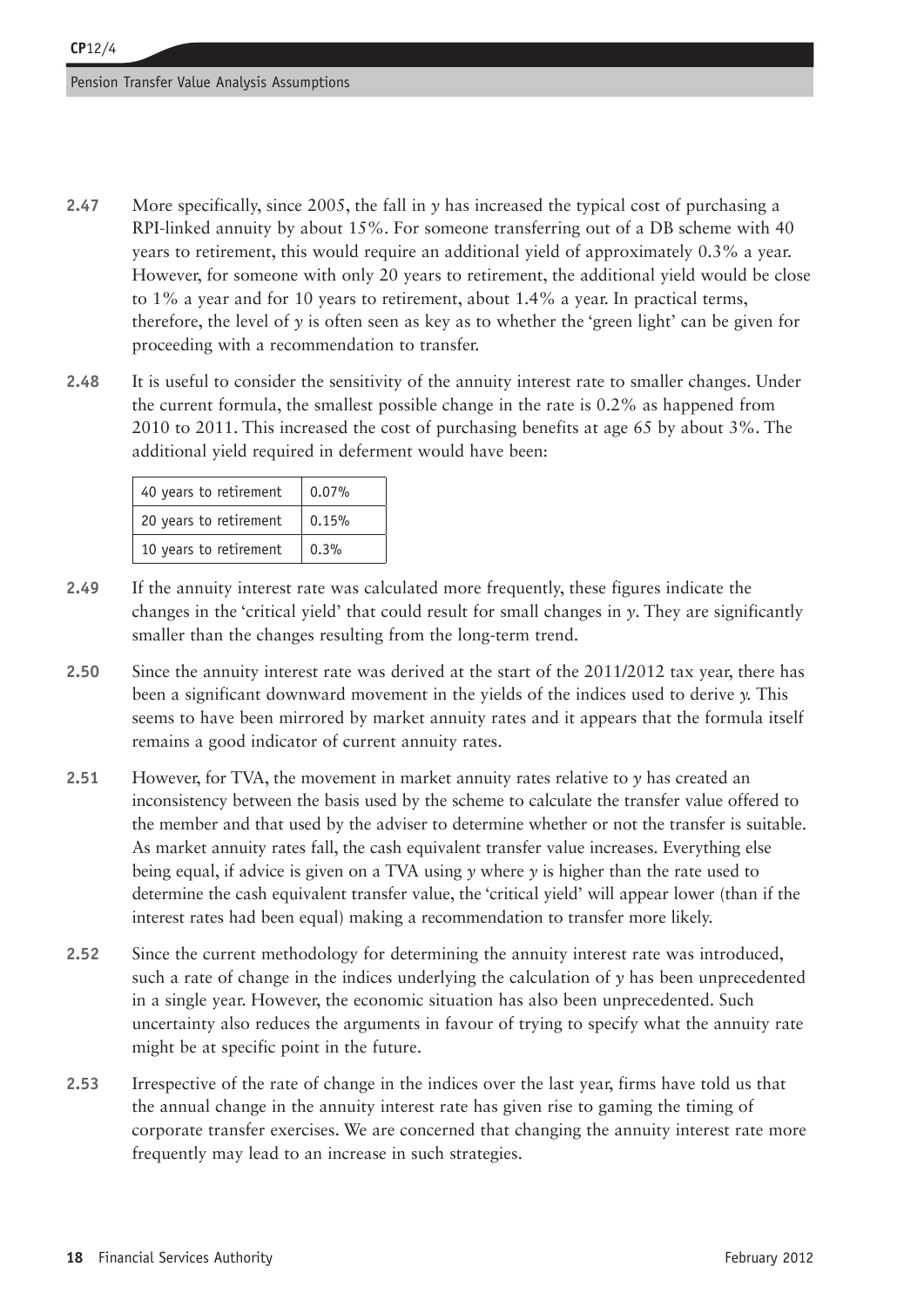**CP**12/4

- **2.54** We are also wary of introducing an inconsistency between the TVA basis and the KFI basis. When the annuity interest rate is the same for both, a KFI produced on the transfer value using a growth rate equivalent to the 'critical yield' should illustrate the same benefits as those from the DB scheme. Consistent assumptions are important for the member's understanding in making an informed decision (see next section) to transfer or not. If the TVA annuity interest rate is reviewed more frequently than that for KFIs, this consistency will be lost. We do not currently intend to review the annuity interest rate more frequently for KFIs.
- **2.55** Given the recent economic situation, the risk of gaming strategies being used in transfer exercises, and the importance of consistent consumer information, we do not intend, at this stage, to review the annuity interest rate basis more frequently, especially given COBS 19.1.4R(1) permits advisory firms to use more cautious assumptions. However, we will continue to monitor market interest rates inbetween annual reviews.
	- **Q5:** Do you agree that the annuity interest rate should continue to be reviewed annually? If not, describe the approach you believe should be taken and why you believe it would be more suitable.

#### **Illustrating the comparison**

- **2.56** COBS 19 requires that the likely benefits under the DB scheme are compared with those that could be afforded by the personal pension scheme on reasonable assumptions. Further, the comparison must be given to the member and must contain sufficient information for the member to be able to make an informed decision about their continued participation in the DB scheme.
- **2.57** Over the last three years, we have undertaken a number of file reviews and have become increasingly concerned at the quality of the comparison provided to the member. Typically containing over 20 pages, the comparisons present a number of figures and charts to illustrate to the consumer the effect of different growth assumptions and the impact of retiring at different times. Firms appear to have done little over time to improve the quality of the comparison to ensure that it is meaningful to the member.
- **2.58** In the huge majority of comparisons provided to the member, the comparison has been illustrated, on a deterministic basis, both numerically and graphically at growth rates of  $5\%$ , 7% and 9%. These are the maximum growth rates for deterministic projections for pension KFIs in COBS 13. Whilst COBS 19 requires the comparison to be undertaken on reasonable assumptions, it does not state that it should necessarily be illustrated using these rates.
- **2.59** Alongside the comparison, the client may also receive a KFI. Our rules require that KFIs are prepared using deterministic growth rates, which do not overstate the investment potential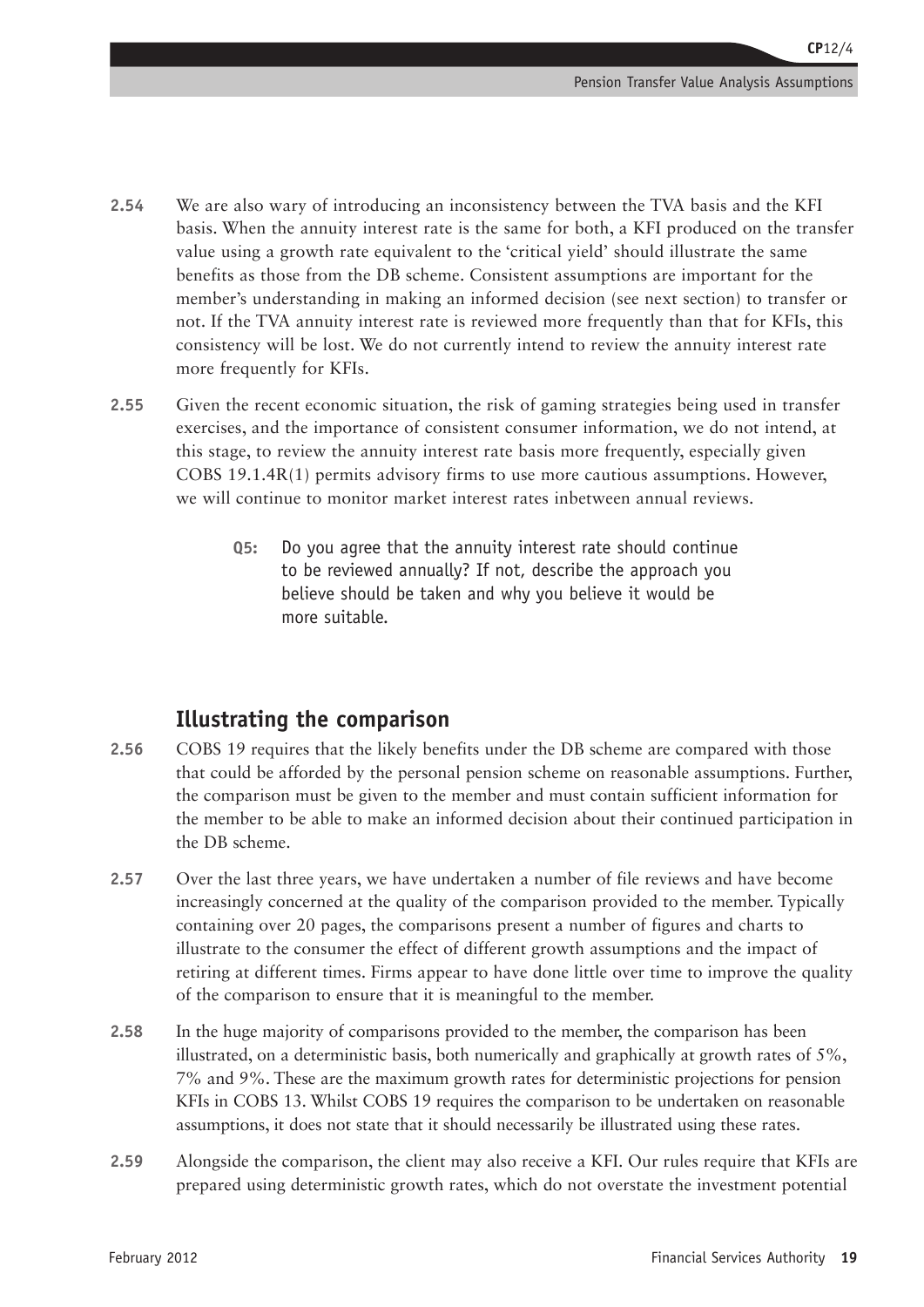of the product, subject to the standardised maximums that are reviewed from time to time. This means that the client could receive a KFI that may be presented on one set of growth assumptions and a TVA comparison report that may be done on a different set of growth assumptions – but often higher.

- **2.60** We do not consider that providing a TVA comparison on a more optimistic set of assumptions than the KFI is reasonable. We believe that members will be confused by the different projections, making it even more difficult for them to make an informed decision on the transfer itself.
- **2.61** In the past, we have made it clear that using the maximum growth rates to prepare KFIs is inappropriate where the product is unlikely to achieve such rates. Similarly, firms providing TVA comparisons should not use those same maximum growth rates to illustrate the comparison where the product is unlikely to achieve those rates. However, neither is it appropriate simply to use the rates on the underlying KFI without considering further whether these are reasonable for each member's individual circumstances.
- **2.62** We have noted that a minority of firms are using stochastic techniques to illustrate the comparison. Typically, the graphical output from stochastic modelling shows a range of outcomes as well as an indication of the likelihood of these outcomes occurring. The stochastic projections of the personal pension within the comparison are prepared with regard to the rules on alternative projections of a packaged product in COBS 13 Annex 2 1.5R(3).
- **2.63** A key feature of an employer-sponsored transfer exercise is that the employer is undertaking a de-risking exercise, by trying to reduce the investment and longevity risk that they carry. The nature of any transfer is such that the investment and mortality risk is passed over to the transferring member. COBS 19 provides guidance to firms on advising clients of the advantages and disadvantages of the recommendation and we would expect, amongst others, that the transfer of investment and mortality risks would be explained.
- **2.64** Further, COBS 19 provides guidance to firms to consider the client's attitude to risk. It appears that, for most firms involved in advising on employer-sponsored transfer exercises, this is addressed by asking participating members to complete a questionnaire. Such questionnaires differ significantly and firms may find it useful to refer to the guidance document 'Assessing Suitability', mentioned earlier. It is clear to us that some questionnaires focus more on the potential upside of investment flexibility rather than on features such as the member's capacity to withstand loss. When considering moving from a DB scheme with fixed benefits, the consideration of the client's attitude to a capital loss must be a key consideration.
- **2.65** We have seen little indication, especially in deterministic comparisons, that the transfer of risk to the member and the member's capacity for carrying that risk are being considered when illustrating the comparison. Certainly, for a member who is relatively close to retirement,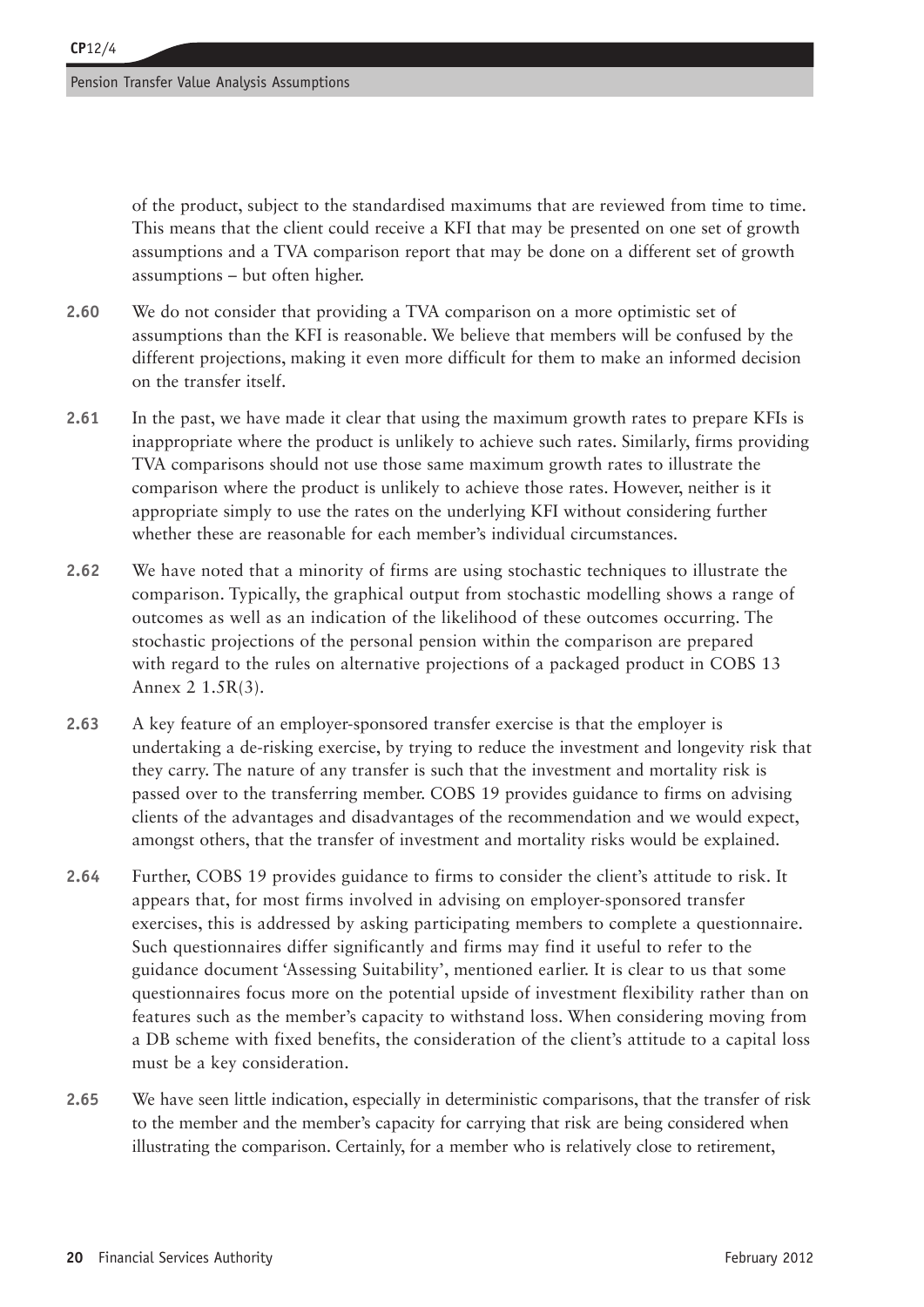cautious in their attitude to risk, and with little experience of investing, it is arguable that it should be illustrated using something more akin to a risk-free rate of growth.

- **2.66** We considered whether firms should be required to use stochastic techniques to determine a suitable adjustment to the growth rate, similar to those used to value investment and mortality guarantees. As the value placed on investment and mortality guarantees would vary for individuals of different ages and with different periods to retirement, such models could be helpful in determining adjustments to the growth rate. However, we recognise that the fixed benefits offered by the scheme are not guaranteed in this way as there may be uncertainty around the continued support of the employer, which may also be a factor for consideration. Having said that, we do believe that there is a place, in TVA, for stochastic illustrations that can convey these risks in a way that consumers can understand.
- **2.67** Our view is that firms should be using the existing guidance and incorporating the principles of attitude to risk and transfer of risk in the illustration of the comparison. We are proposing to include additional guidance in COBS 19 to emphasise this point.
- **2.68** This guidance reinforces the need to consider:
	- a) the growth rates likely to be achieved by the underlying assets; and
	- b) the need to assess whether any further reduction in the growth rate is necessary to reflect the transfer of risk.
		- **Q6:** Do you agree that there is a need for the proposed guidance? If not, please indicate why you disagree.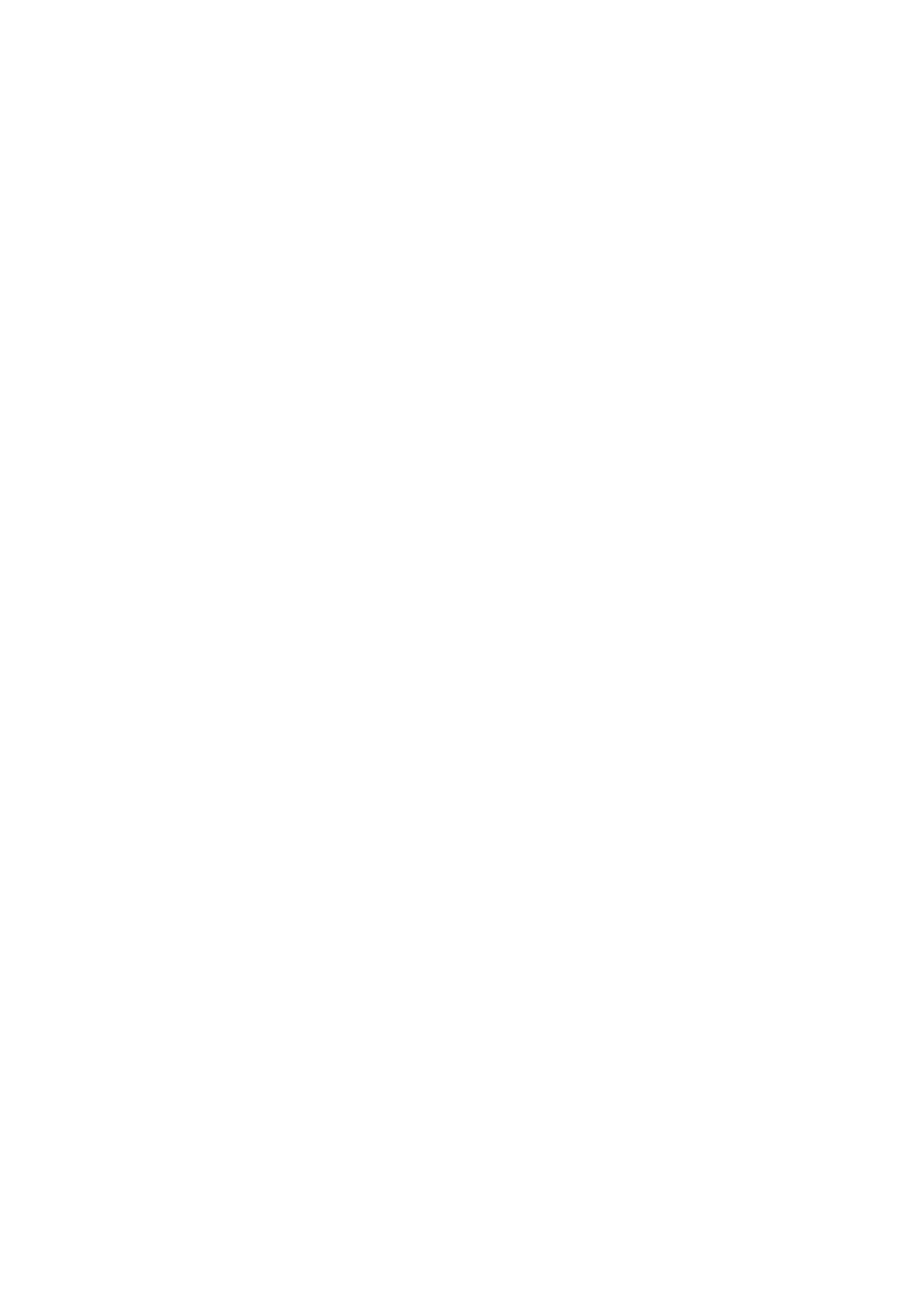### Annex 1 Cost benefit analysis

**1.** When proposing new rules, or amendments to rules, we are obliged (under section 155 of the Financial Services and Markets Act 2000 (FSMA)) to publish a cost benefit analysis, unless we consider that the proposals will give rise to no costs or to an increase of minimal significance.

#### **The market**

- **2.** Our internal Products Sales Data (PSD) shows us that approximately 2,600 advisory firms are actively advising on pension transfers. We know that 12 to 15 of these are active in corporate transfer exercises that typically involve enhanced transfer values, although PSD does not indicate these separately. Transfer business is received by approximately 115 pension providers.
- **3.** A 2011 KPMG survey<sup>1</sup>, based on data from 10 national IFA firms that are active in the enhanced transfer market, indicated that enhanced transfers were offered to over 90,000 employees in the 39-month period from 2008 Q1 to 2011 Q1 inclusive. KPMG estimate that around half of all DB schemes are considering such exercises - that would cover 2.5 million individuals. If current take-up rates are maintained, KPMG estimate that around 750,000 transfers could be instituted that would release  $£100$  billion of liability from DB schemes.
- **4.** The potential detriment identified in this paper is calculated by reference to the figures given in the KPMG report although we have not verified them. However, other sources have told us privately that they believe the KPMG figures may underestimate future transfer business.

<sup>1</sup> KPMG, August 2011: Enhanced Transfer Values, KPMG Pensions Survey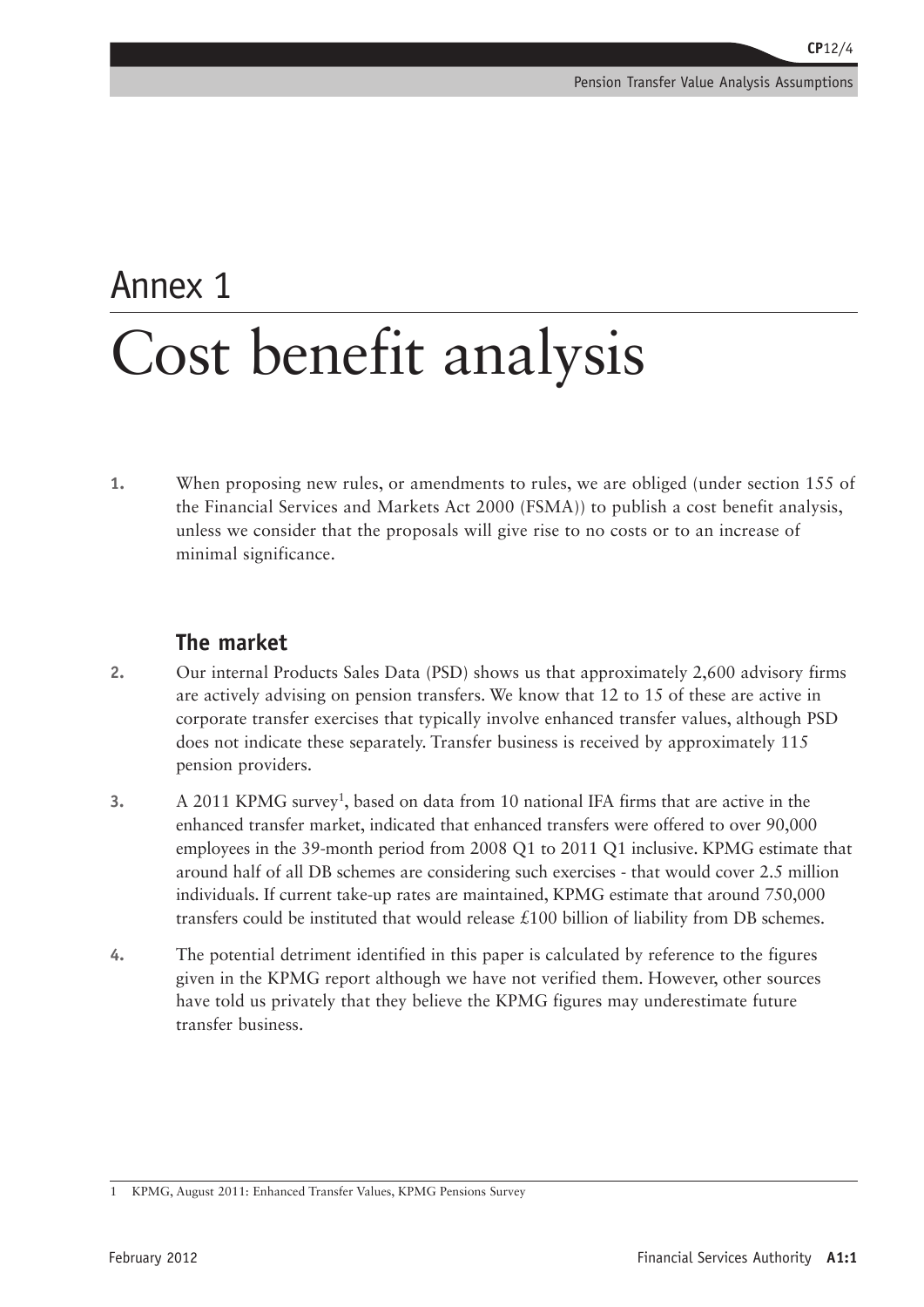#### **Compliance costs to firms**

- **5.** Advisory firms that are active in the transfer market typically use TVA software when assessing the merits of moving from a DB scheme to a personal pension scheme. The market for TVA software is dominated by two companies, both of which provide deterministic software. We are aware of one company providing stochastic modelling software for undertaking the analysis. In all cases, adviser firms pay a licence fee for use of the software. The licence fee includes the cost of updating the software and the assumptions as required. We have always made it clear that the assumptions could be reviewed from time to time.
- **6.** From our discussions with the software companies, it appears that the software used for TVA is modern and flexible and the majority of changes proposed in this would be relatively simple for software providers to implement:
	- a) LPI pension increases

Typically, the software allows the user to choose from a number of options including our proposal that LPI pension increases should be valued at the RPI rate. Therefore, there would be no additional cost to providing this option, although software providers may choose to turn off the options that we have specified as not suitable.

b) CPI in deferment

The software already allows for an inflation rate in deferment. An option for CPI in addition to the existing RPI option will be required. However, the rate to use has not yet been determined. Based on information from software providers, we estimate that this is a relatively minor task, which requires minimal time for implementation and testing.

c) CPI pension increase

As with LPI, the software already allows for users to select from a number of options for valuing pension increases, including our proposed option of valuing them using the RPI-linked annuity rate. Therefore, we estimate that there would be no additional cost to providing this functionality although software providers may wish to remove other options from their software.

d) Mortality

We have always made it clear to the marketplace that we would review the mortality assumption from time to time. The basis we propose now uses a similar structure to the current basis in that it uses year of birth tables with an improvement factor. An additional weighting is applied to each of these to take account of the gender equality factor. However, in contrast to the existing basis, there would be ongoing costs in updating the improvement factors each year in line with the latest factors published by the CMI. Based on discussions with software providers, time would be needed to implement and test the new mortality basis. There would be additional costs incurred in updating the improvement factors each year although the timing of this is consistent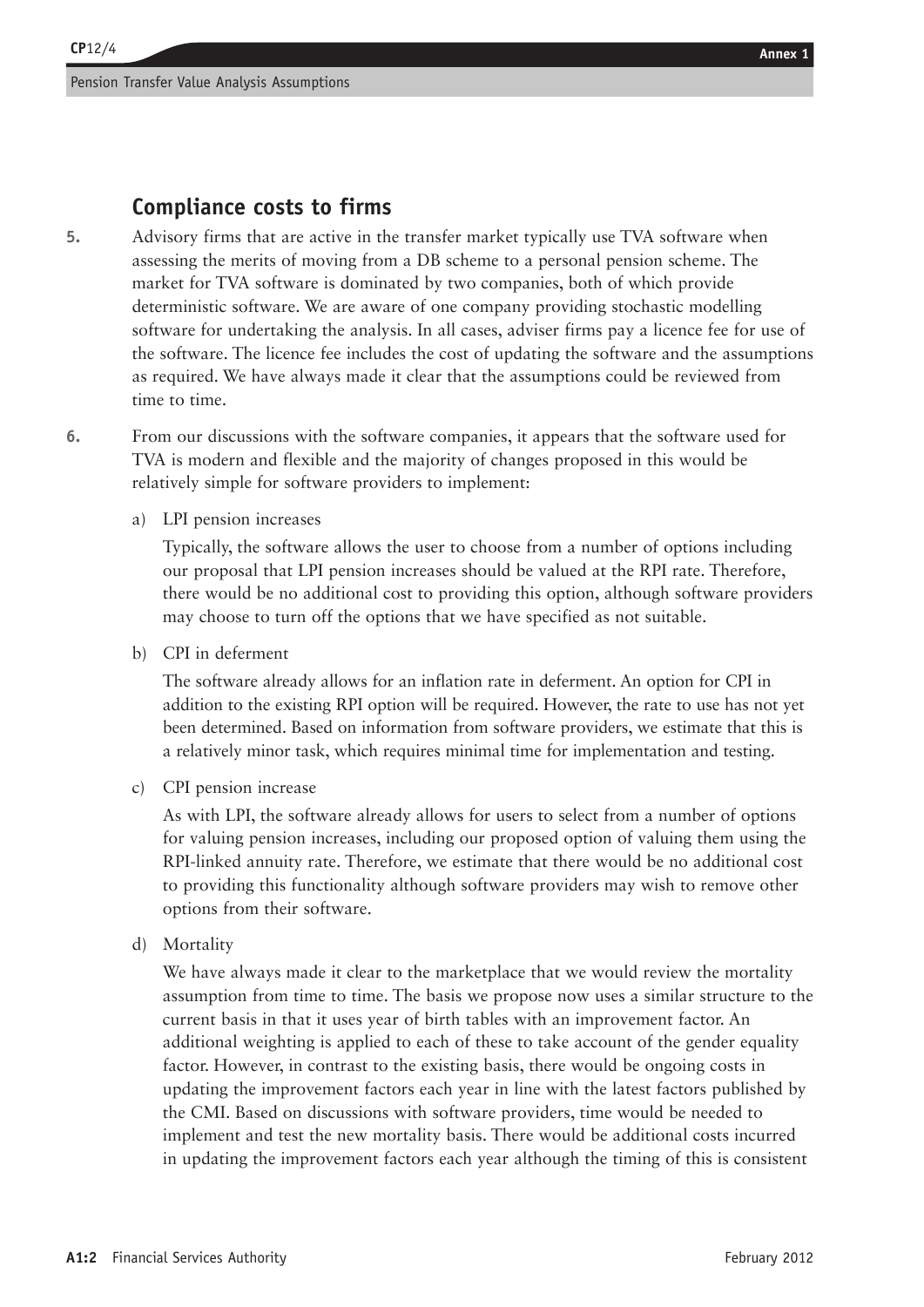**CP**12/4

with the current timings for updating the annuity interest rate, which will make the process more efficient.

e) Illustrating the comparison

It is our understanding that the deterministic software enables advisers to choose between illustrating the comparison at the standardised maximum rates or at the rates used in the accompanying product provider's KFI. In order to comply with our new guidance that requires firms to consider the likely return on the assets in the personal pension scheme and the extent to which the transfer of risk from the DB scheme to the member should be reflected in the illustration, depending on the customer's appetite for risk, changes would be required that enable advisers to select the rates on which the comparison is illustrated. However, once the rates are selected, the functionality for the projection should be unchanged. As firms should already be considering the transfer of risk from the DB scheme to the consumer in conjunction with the member's attitude to risk, we believe that the costs to advisory firms associated with the additional guidance would be minimal.

Overall, we estimate that the changes to software can be done in under one month with a cost of no more than  $\text{\pounds}20,000^2$  for each of the three main software providers, or  $\text{\pounds}60,000$  in total. We would expect the ongoing costs associated with the annual update of the mortality basis to be around a quarter of the initial cost, or  $\text{\pounds}15,000$  in total.

#### **Direct costs to the FSA**

**7.** We do not expect any additional costs to be incurred by regulators as a result of these changes.

#### **Market impacts**

- **8.** Our proposals will apply to all advisory firms undertaking TVA and should not impact unfairly on any specific type of firm. We recognise that the new guidance on illustrating the comparison may be less onerous for firms using software based on stochastic modelling than for those using deterministic projection software.
- **9.** We recognise that, in some cases, the overall impact of our proposals would be to raise the 'critical yield', which is required in order to recommend the transfer. This may reduce the number of individual transfers if transfer values on offer are not increased. To demonstrate their independence from the employer, adviser remuneration is normally based on the provision of advice on TVA rather than on the number of transfers implemented. Consequently, any fall in the number of transfers should not impact significantly on their income, everything else being equal.

<sup>2 4</sup> people full time for 1 month at  $£60,000$  per annum =  $£20,000$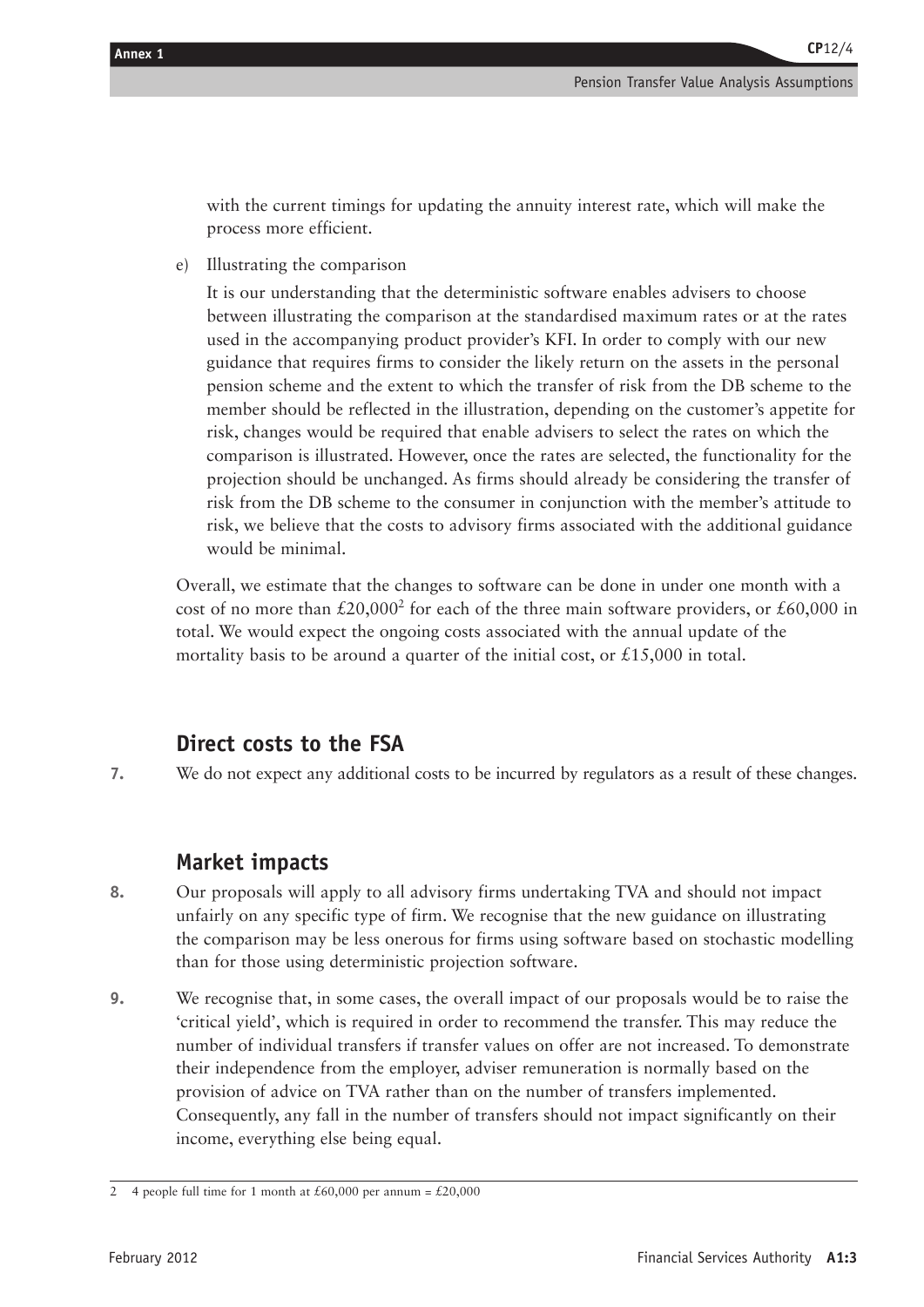- **10.** However, our proposals may deter some employers who sponsor DB schemes from undertaking transfer exercises. This could reduce the quantity of TVA work for advisory firms, which could impact on their income.
- **11.** Any reduction in the number of transfers could also reduce new business for pension product providers.

#### **Benefits**

- **12.** While in most cases a transfer out of a DB scheme will not be in the members' interests, there will be a small minority of cases where it could be in the client's interests to transfer. Our rules aim to provide a fair basis for the comparison and to ensure individual members receive suitable advice that assists their decision. Our rules do not consider the wider issue of the continued ongoing existence of the DB scheme and/or the employer.
- **13.** In the majority of cases, these proposals should increase the 'critical yield' necessary to recommend a transfer. As a result, fewer members should be transferring out of the DB scheme which should be in the members' interest. For those who choose to transfer out, the transfer value offered would have to be sufficiently high for a personal recommendation to transfer to continue to be suitable following these changes. The scale of benefits will depend on how many transfers currently take place below the resultant level under these proposals.
- **14.** We consider that the changes proposed would deliver the following benefits for members:
	- a) LPI pension increases

Our proposals would clarify the annuity rate to be used for valuing LPI pension increases. Without this, there is a risk that firms may use a rate that undervalues the pension benefits by about 15%. The scale of benefits will depend on how many transfers currently take place below the proposed RPI annuity rate. If all firms used this unsuitable approach, it could undervalue LPI annuities by up to £15 billion.<sup>3</sup> Therefore, this proposal suggests that transfer value offers may have to be increased by up to £15 billion for a positive transfer recommendation and/or lead to fewer employees to transfer out of the DB scheme.

b) CPI in deferment

Our proposals to introduce an explicit rate for CPI in deferment, in response to revised government revaluation orders, would distinguish between members considering transferring from schemes with RPI revaluation and those considering transferring from schemes with CPI revaluation. In particular, it would ensure that members in schemes with CPI revaluation receive a comparison that is fair and does not overvalue their pension benefits. For a given transfer value, the growth rate required on the transfer value under this proposal would result in a lower value than if an RPI-linked revaluation rate was used.

<sup>3</sup> Based on KPMG's estimate that £100 billion of enhanced transfers could be implemented over the next five years.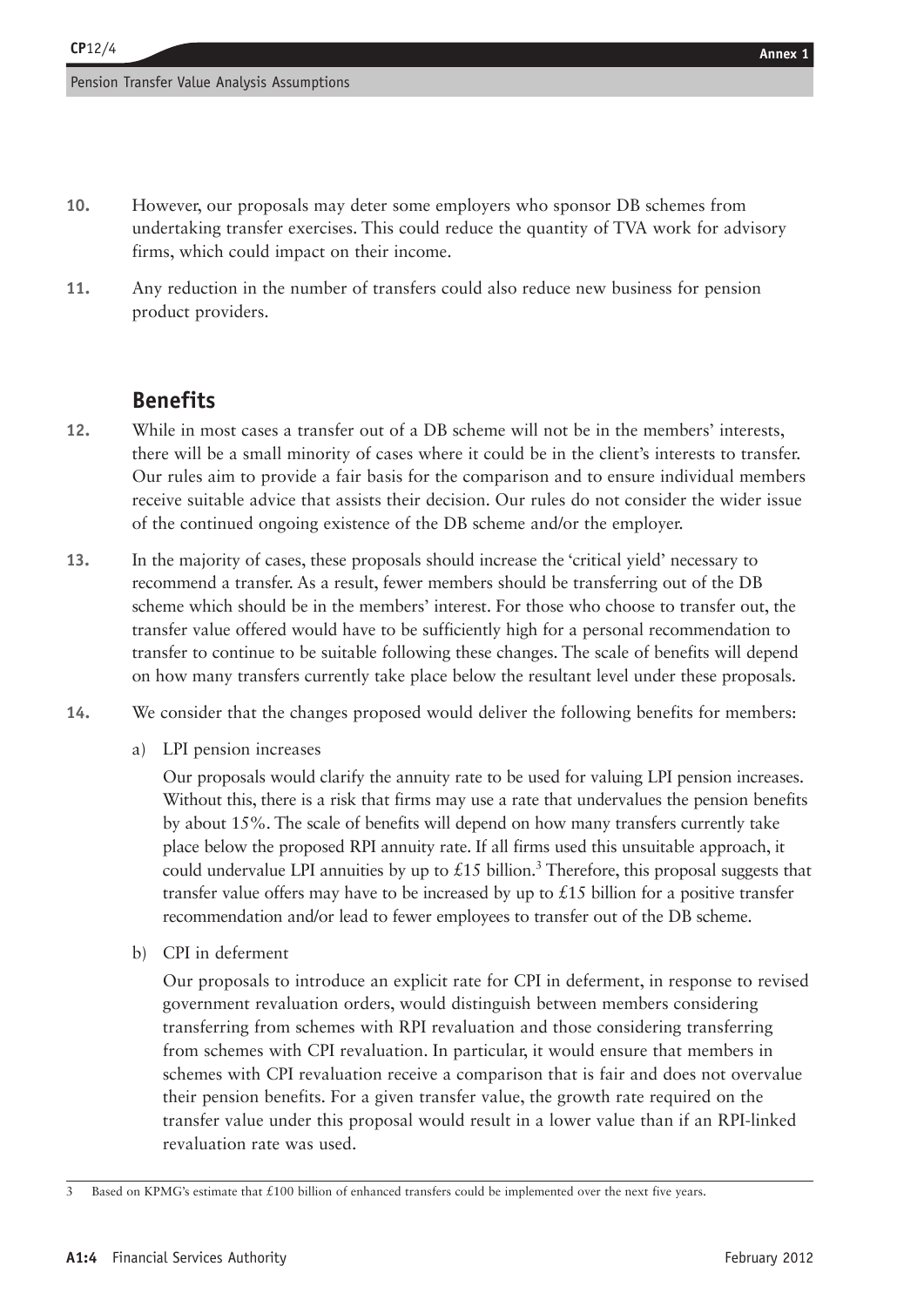c) CPI pension increases

Currently, it is not possible for members moving from DB schemes with CPI-linked pension increases to personal pension schemes to replicate their benefits as there are no insurers offering CPI-linked annuities. Therefore, they would have to purchase an RPI-linked annuity to have any form of inflation-linked income. Our proposals would benefit members by ensuring that the TVA takes this into account when the comparison is prepared.

d) Mortality

The mortality basis needs to be reasonably reflective of the mortality pricing assumptions used by annuity providers to ensure that the TVA provides a fair representation of the average costs of purchasing an annuity. In particular, if the basis is not updated to reflect improvements in longevity, there is a risk that the TVA would undervalue the annuity benefits, potentially resulting in an unsuitable recommendation to transfer. In addition, the changes in annuity pricing that will be implemented by 21 December 2012 as a result of the Test Achats ruling need to be fairly represented in the mortality basis. For males, gender equal annuity rates would increase the cost of annuity purchase although for females, it should reduce. Overall, we estimate that our changes to the mortality basis would increase the value placed on annuity benefits in TVA by about £5 billion to £6 billion.<sup>4</sup>

e) Illustrating the comparison

Currently, most members receive a TVA comparison illustrated on one set of deterministic growth rates and a KFI that may be illustrated on another, often lower, set of deterministic growth rates. We consider that this is confusing for members and not conducive to making an informed decision about whether or not to transfer. Further, our supervision has indicated that few firms, particularly those using deterministic software to illustrate the comparison, consider whether the illustration adequately reflects the transfer of risk, in association with the customer's attitude to risk. We revisited some past file reviews to assess the benefit of our proposals and looked at cases where a transfer had been recommended but we had subsequently assessed it as unsuitable. There was some evidence that, where the KFI was illustrated on lower rates than the maximum, a lower growth rate on the TVA would have helped the advisory firm identify unsuitability more easily and so prevent consumer detriment. The proposed additional guidance on the growth rate for the illustration and being upfront on the fact that employees will give up the investment and mortality guarantees when accepting the transfer is consistent with the guidance that already exists in COBS 19 on explaining the advantages and disadvantages of the recommendation. Therefore we expect the benefits from the additional consideration of these factors in the illustration of the comparison to be limited for consumers (at minimum cost).

**Q7:** Do you have any comments on the cost benefit analysis?

<sup>4</sup> Based on KPMG's estimate that £100 billion of enhanced transfers could be effected over the next five years.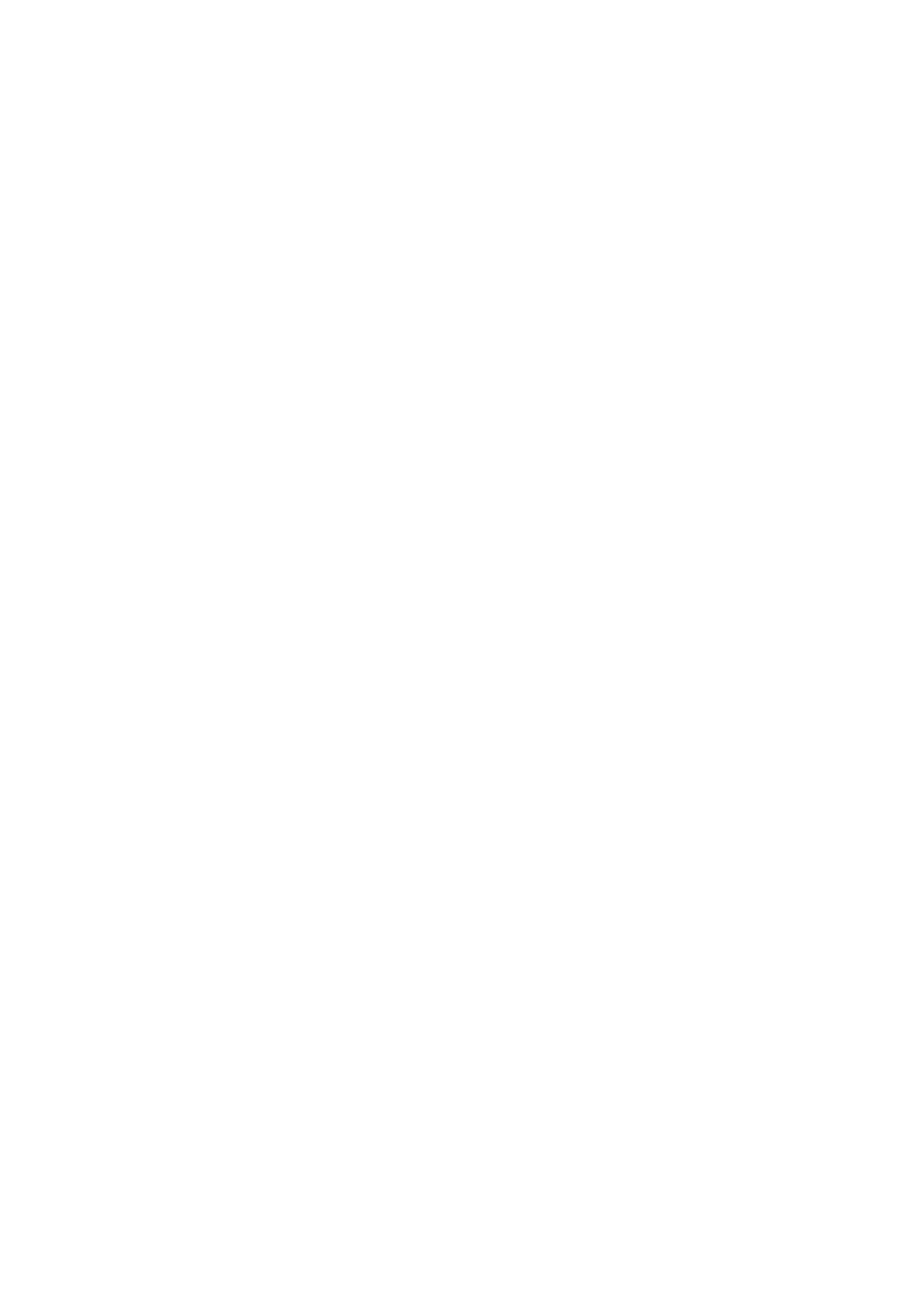## Annex 2 Compatibility statement

**1.** In this section we set out how the approach on which we are consulting is compatible with our general duties under Section 2 of FSMA and with the regulatory objectives set out in Sections 3-6 of FSMA. We also outline how our proposals are consistent with our principles of good regulation to which we must have regard.

#### **Compatibility with our statutory objectives**

**2.** The proposals in Chapter 2 of this CP are consistent with our statutory objectives of securing the appropriate degree of protection for consumers and improving confidence in the financial system. Our proposals are designed to ensure consumers are not advised to transfer their pension when it is not in their best interests to do so. Overall, we believe our proposals will lead to higher standards for pension transfer advisory firms and will improve the quality of advice and consumer confidence in the market.

#### **Compatibility with the principles of good regulation**

**3.** Section 2(3) of FSMA requires us to consider certain principles when discharging our general functions. We set out below how our approach supports these principles.

#### **The need to use our resources in the most efficient and economic way**

**4.** As indicated in Annex 1, we do not expect any additional costs to be incurred by the FSA as a result of these changes.

#### **The responsibilities of those who manage the affairs of authorised persons**

**5.** The proposals do not have an effect on the responsibilities of the senior management of authorised firms beyond those currently required by our Principles for Business and Senior Management arrangements. Our proposals form rules and guidance in the Handbook and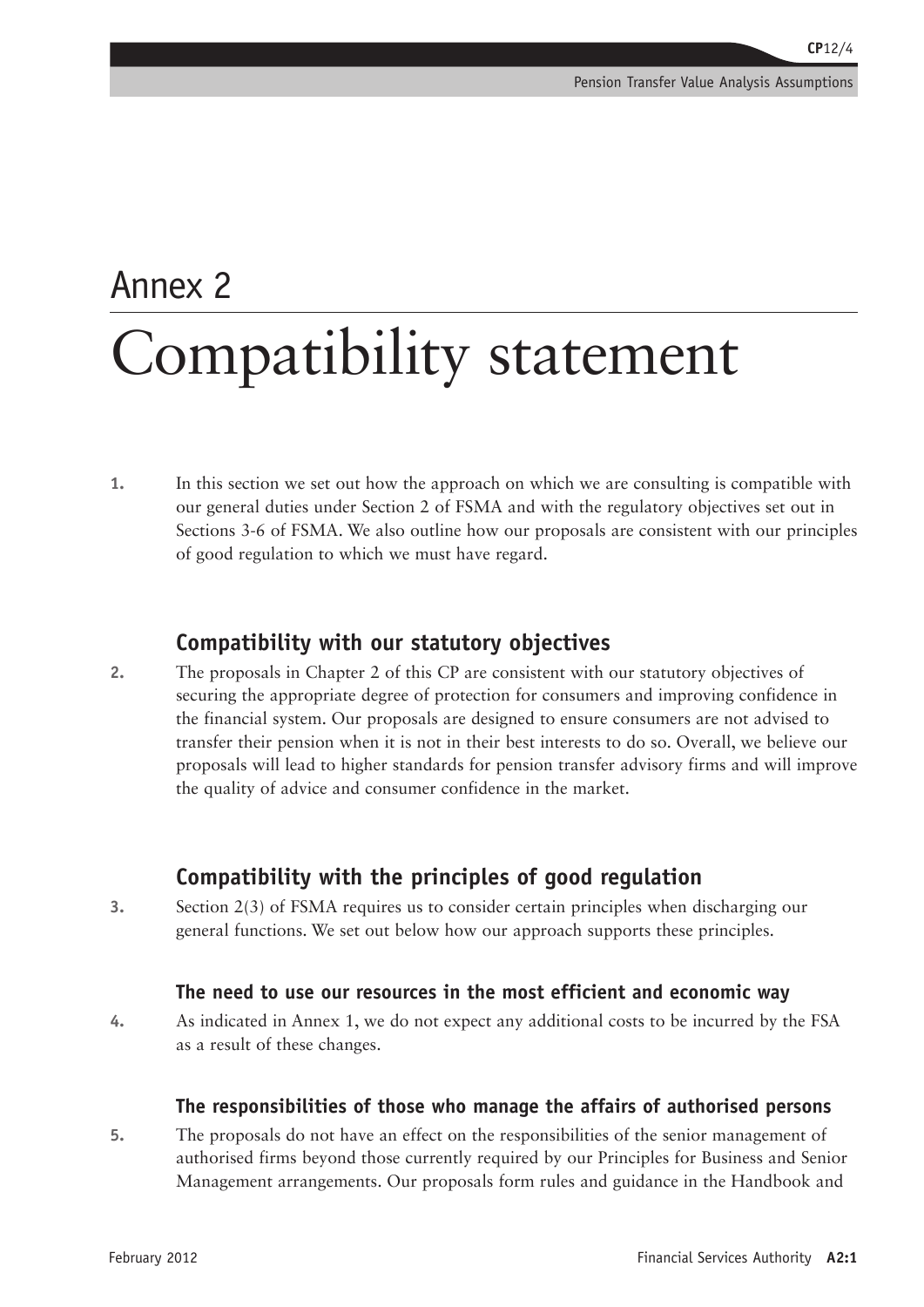it remains the responsibility of senior management to ensure the rules are effectively implemented, whether by using this guidance or by other means.

#### **The restrictions we impose on the industry must be proportionate to the benefits that are expected to result from those restrictions**

**6.** We believe the benefits of consumer protection outweigh the compliance costs to firms stated in the CBA.

#### **The desirability of facilitating innovation**

**7.** As stated in the CBA we recognise the effect of our proposals may reduce individual pension transfer activity and may deter some employers who sponsor DB schemes from undertaking transfer exercises. However, to the extent that this is the result of more appropriate advice and decision-making, there are benefits.

#### **The international character of financial services and markets and the desirability of maintaining the competitive position of the UK**

**8.** The proposals update and clarify transfer value analysis assumptions in COBS 19.1 and provide additional guidance on illustration of the comparison. We do not believe our proposals will have a material impact on the competitive position of the UK.

#### **The need to minimise the adverse effects on competition**

**9.** We believe that there are no adverse effects on competition as a result of our proposals.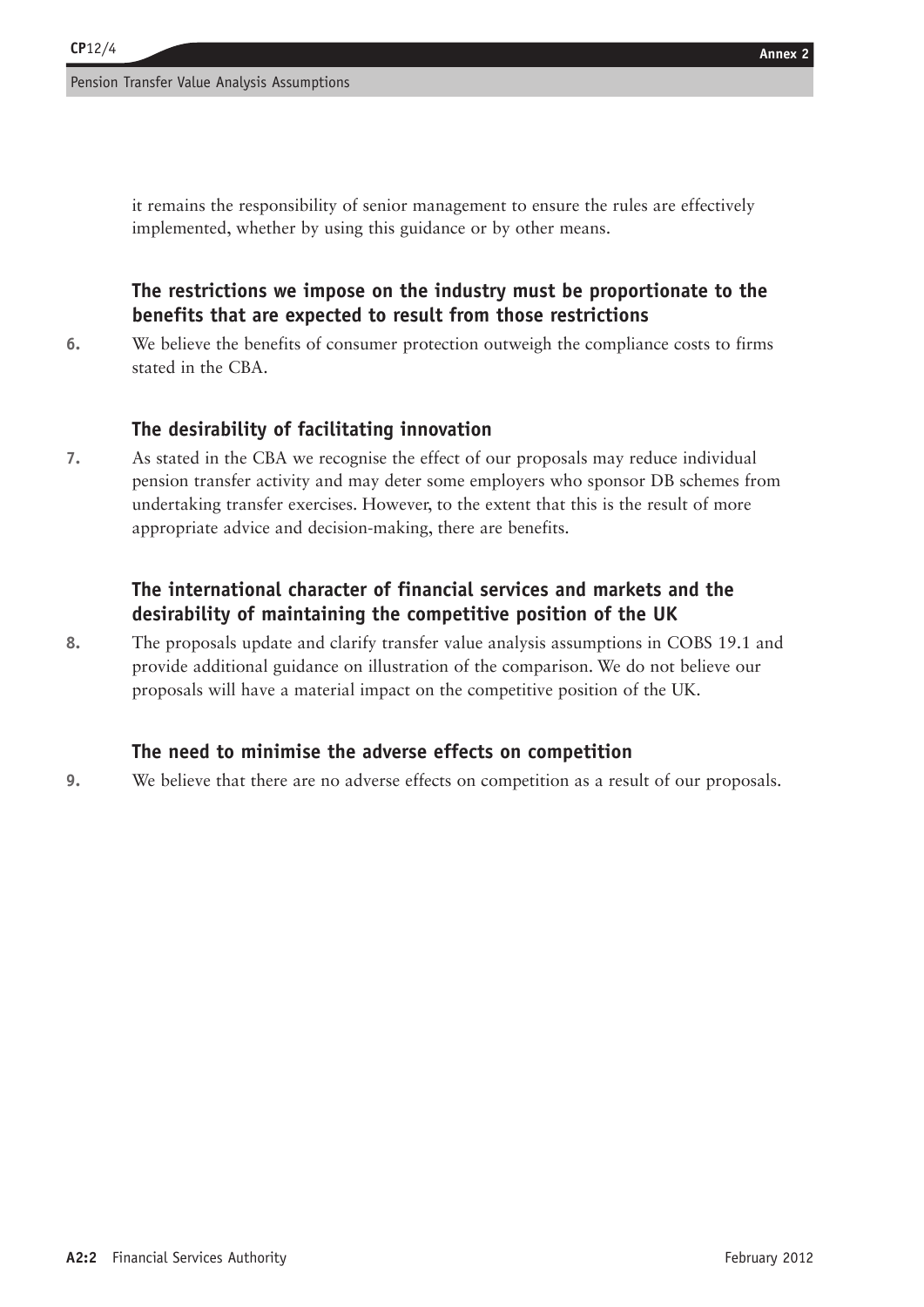### Annex 3 List of questions

- **Q1:** Do you agree with the revised mortality basis? If not, please explain what alternative basis you think is more appropriate and why you consider that alternative basis would be more appropriate.
- **Q2:** Do you agree with our proposals for CPI-linked revaluation in deferment? If not please describe the approach you believe should be taken and why you believe it would be more suitable.
- **Q3:** Do you agree with our proposals for CPI-linked pension increases? If not, please describe the approach you believe should be taken and why you believe it would be more suitable.
- **Q4:** Do you agree with our approach to LPI pension increases? If not, please explain how your alternative solution would operate from a practical perspective.
- **Q5:** Do you agree that the annuity interest rate should continue to be reviewed annually? If not, describe the approach you believe should be taken and why you believe it would be more suitable.
- **Q6:** Do you agree that there is a need for the proposed guidance? If not, please indicate why you disagree.
- **Q7:** Do you have any comments on the cost benefit analysis?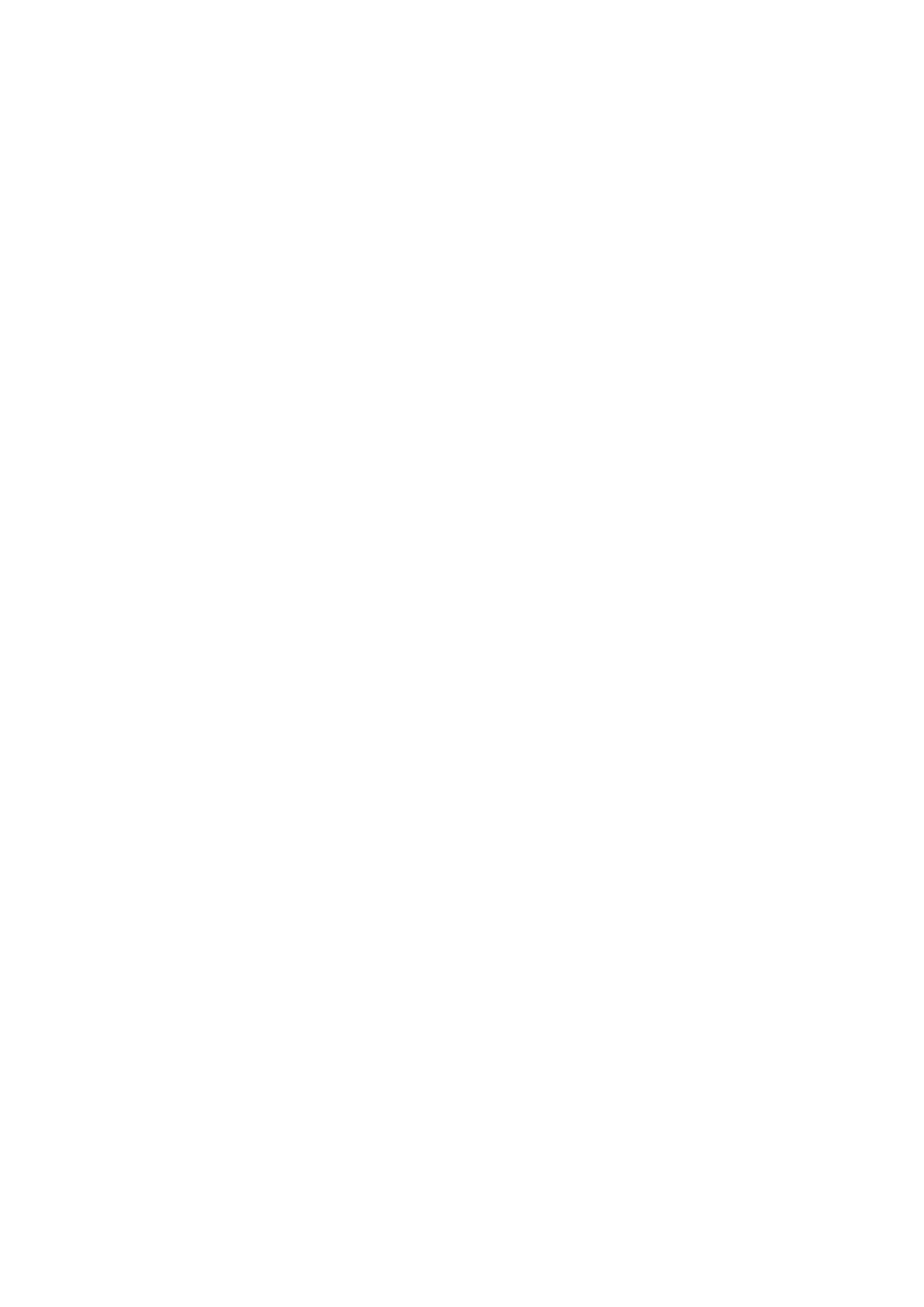## Appendix 1 Draft Handbook text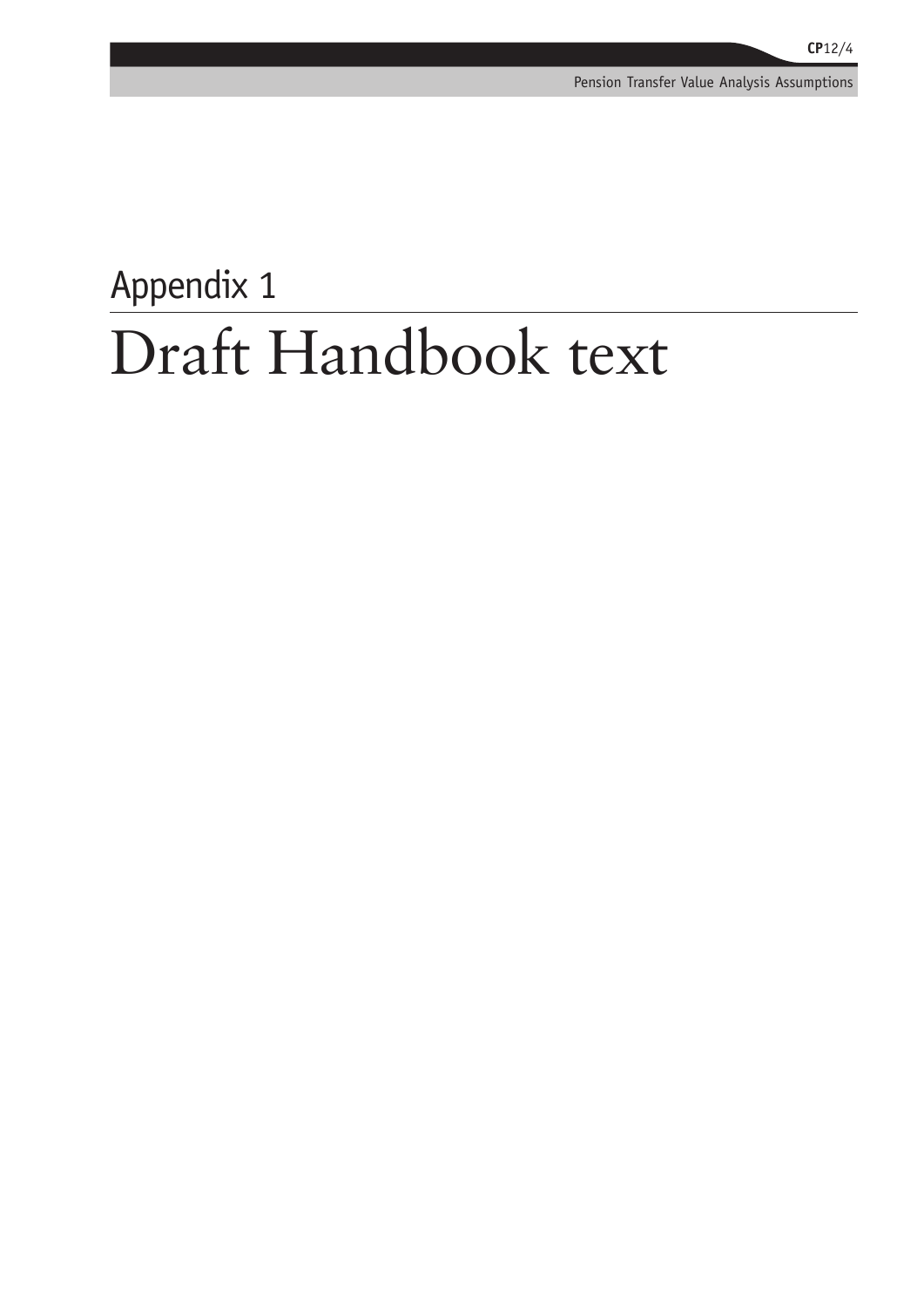#### **PENSIONS (TRANSFER VALUE ANALYSIS ASSUMPTIONS) INSTRUMENT 2012**

#### **Powers exercised**

- A. The Financial Services Authority makes this instrument in the exercise of the following powers and related provisions in the Financial Services and Markets Act 2000 ("the Act"):
	- (1) section 138 (General rule-making power);
	- (2) section 156 (General supplementary powers); and
	- (3) section 157(1) (Guidance).
- B. The rule-making powers listed above are specified for the purposes of section 153(2) (Rule-making instruments) of the Act.

#### **Commencement**

C. This instrument comes into force on [ ] 2012.

#### **Amendments to the Handbook**

D. The Conduct of Business sourcebook (COBS) is amended in accordance with the Annex to this instrument.

#### **Citation**

E. This instrument may be cited as the Pensions (Transfer Value Analysis Assumptions) Instrument 2012.

By order of the Board  $[$  1 2012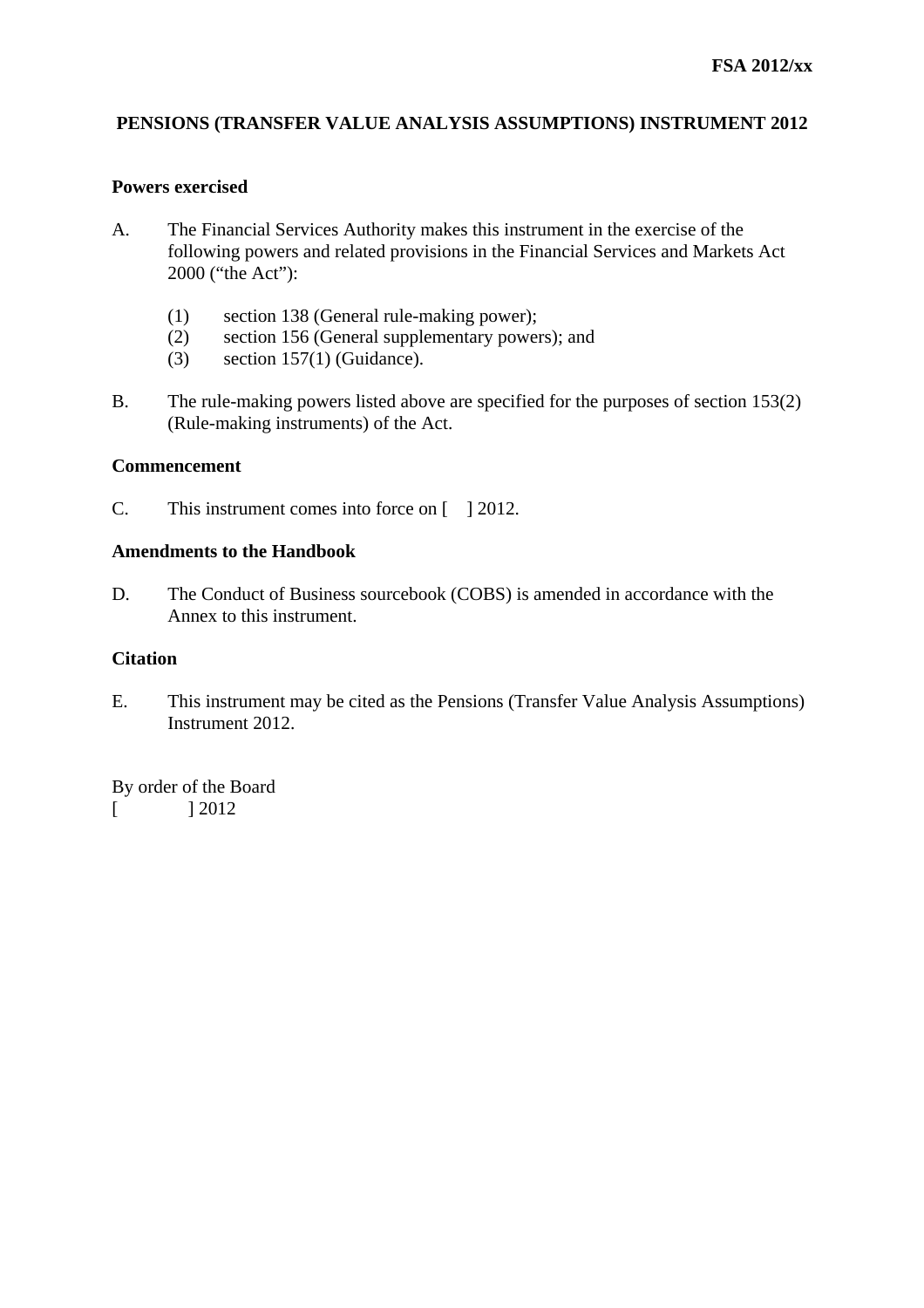#### **Annex**

#### **Amendments to the Conduct of Business sourcebook (COBS)**

In this Annex, underlining indicates new text and striking through indicates deleted text.

#### **19.1 Pension transfers and opt-outs**

…

19.1.3 G In particular, the comparison should:

- …
- (2) have regard to the benefits and options available under the ceding scheme and the effect of replacing them with the benefits and options under the proposed scheme; and
- (3) explain the assumptions on which it is based and the rates of return that would have to be achieved to replicate the benefits being given up; and
- (4) be illustrated on rates of return which:
	- (a) take into account the likely expected returns of the assets in which the *retail client's* funds will be invested; and
	- (b) are sufficiently conservative to take account of the loss of the fixed benefits and the consequent transfer of risk from the *defined benefits pension scheme* to the *retail client*.
- 19.1.4 R When a *firm* compares the benefits likely to be paid under a *defined benefits pension scheme* with the benefits afforded by a *personal pension scheme* or *stakeholder pension scheme* (*COBS* 19.1.2R(1)), it must:
	- (1) assume that:

| (e) the post-retirement limited price increases at [deleted]                                                                                                                                                                                                                                                      | 2.5% |
|-------------------------------------------------------------------------------------------------------------------------------------------------------------------------------------------------------------------------------------------------------------------------------------------------------------------|------|
| (f) the index linked pensions rate is the intermediate rate of<br>return in COBS 13 Annex 2 3.1R(6) for annuities linked to<br>the retail prices index, the consumer prices index or with<br>limited price indexation;                                                                                            |      |
| $(g)$ the mortality rate used to determine the annuity is not<br>based on the mortality tables referred to in COBS 13 Annex<br>$2.3.1R(2)$ but is instead based on 50% of each of the tables<br>PCFA00 and PCMA00, using each person's year of birth,<br>with mortality improvements derived as a blend of 50% of |      |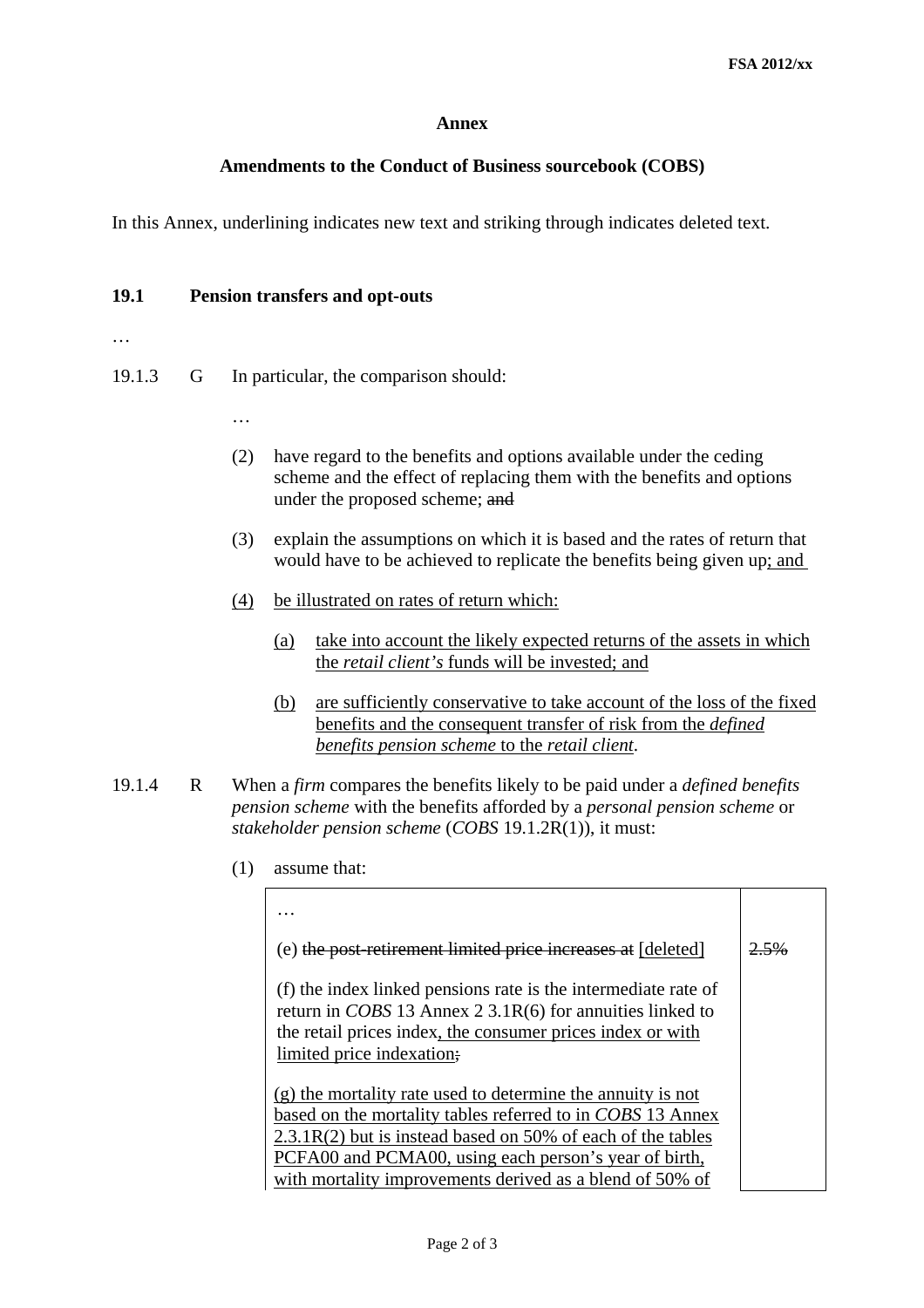#### each of CMI\_(20YY-1)\_F[1.25%] and CMI\_(20YY-1)\_M([1.25%], updated every 6 April 20YY;

or use more cautious assumptions;

…